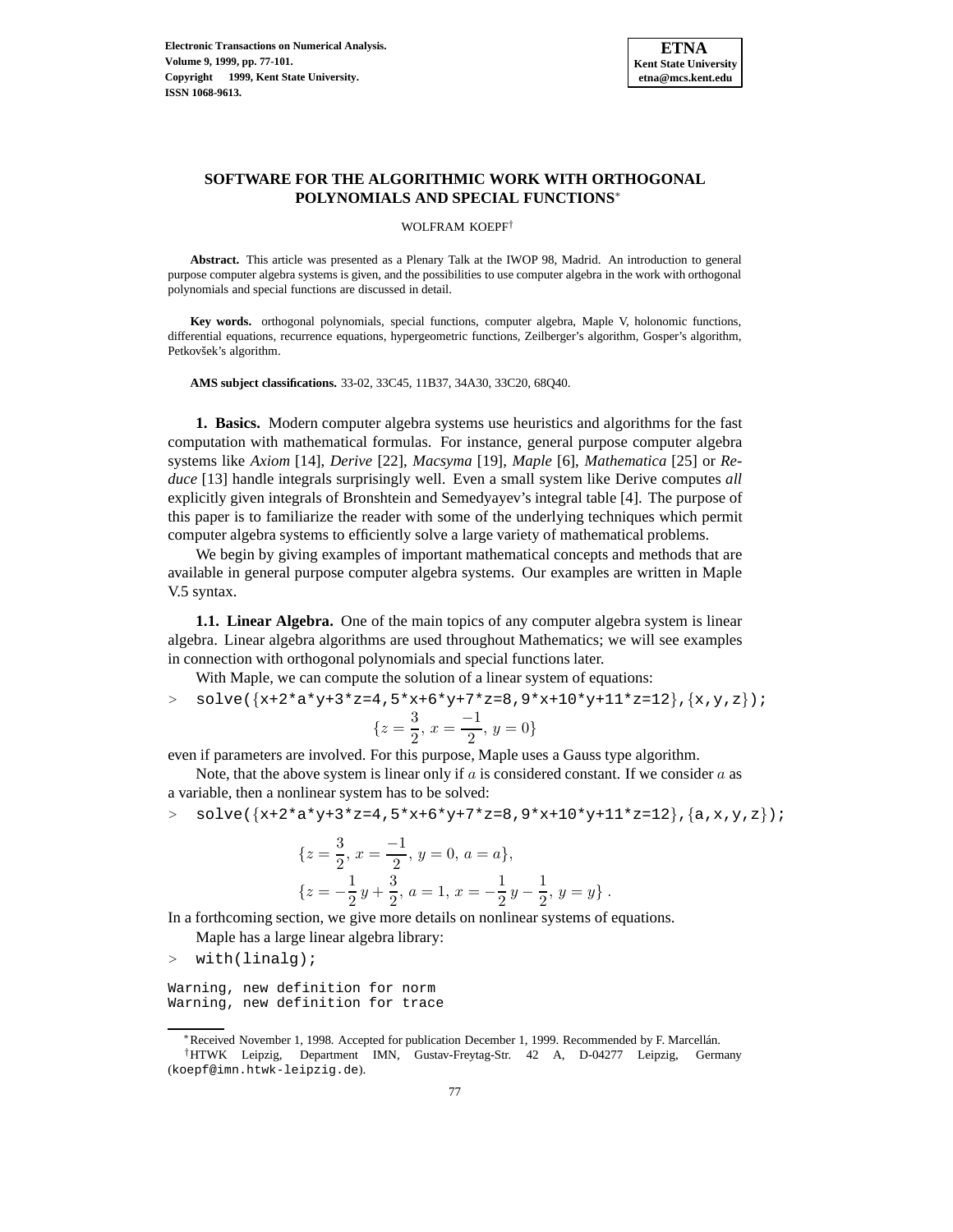

[*BlockDiagonal* , *GramSchmidt*, *JordanBlock* , *LUdecomp*, *QRdecomp*, *Wronskian*, *addcol*, *addrow*, *adj*, *adjoint*, *angle*, *augment*, *backsub*, *band*, *basis*, *bezout*, *blockmatrix* , *charmat*, *charpoly*, *cholesky*, *col*, *coldim*, *colspace*, *colspan*, *companion*, *concat*, *cond*, *copyinto*, *crossprod*, *curl*, *definite*, *delcols*, *delrows*, *det*, *diag*, *diverge*, *dotprod*, *eigenvals* , *eigenvalues*, *eigenvectors*, *eigenvects*, *entermatrix* , *equal*, *exponential*, *extend*, *ffgausselim*, *fibonacci*, *forwardsub*, *frobenius*, *gausselim*, *gaussjord*, *geneqns*, *genmatrix* , *grad*, *hadamard*, *hermite*, *hessian*, *hilbert*, *htranspose*, *ihermite*, *indexfunc*, *innerprod*, *intbasis*, *inverse*, *ismith*, *issimilar* , *iszero*, *jacobian*, *jordan*, *kernel*, *laplacian*, *leastsqrs*, *linsolve*, *matadd*, *matrix* , *minor* , *minpoly*, *mulcol*, *mulrow*, *multiply*, *norm*, *normalize*, *nullspace*, *orthog*, *permanent*, *pivot*, *potential*, *randmatrix* , *randvector* , *rank*, *ratform*, *row*, *rowdim*, *rowspace*, *rowspan*, *rref* , *scalarmul*, *singularvals*, *smith*, *stackmatrix* , *submatrix* , *subvector* , *sumbasis*, *swapcol*, *swaprow*, *sylvester* , *toeplitz* ,

*trace*, *transpose*, *vandermonde*, *vecpotent*, *vectdim*, *vector* , *wronskian*] You can see which procedures are available now. As an example, we compute the determinant of the matrix

$$
\left(\begin{array}{ccc}\n1 & 2a & 3 \\
4 & 5 & 6 \\
7 & 8 & 9\n\end{array}\right)
$$

by

<sup>&</sup>gt; det([[1,2\*a,3],[5,6,7],[9,10,11]]); −16 + 16 a

and the eigenvalues and eigenvectors for  $a = 2$ : <sup>&</sup>gt; eigenvalues([[1,2,3],[5,6,7],[9,10,11]]);  $0, 9 + \sqrt{105}, 9 - \sqrt{105}$ 

<sup>&</sup>gt; eigenvectors([[1,2,3],[5,6,7],[9,10,11]]);

$$
[9+\sqrt{105}, 1, \{\left[\frac{11}{2}-\frac{1}{2}\sqrt{105}, 1, -\frac{7}{2}+\frac{1}{2}\sqrt{105}\right]\}],
$$
  

$$
[9-\sqrt{105}, 1, \{\left[\frac{11}{2}+\frac{1}{2}\sqrt{105}, 1, -\frac{7}{2}-\frac{1}{2}\sqrt{105}\right]\}], [0, 1, \{[1, -2, 1]\}].
$$

Later we will show how important an efficient implementation of linear algebra can be.

**1.2. Polynomial Arithmetic.** A second major topic of computer algebra is polynomial arithmetic.

P defines a polynomial

 $> P:=(1-x)*sum(x^k,k=0..9);$  $P := (1-x)(1+x+x^2+x^3+x^4+x^5+x^6+x^7+x^8+x^9)$ which is expanded by

```
> expand(P);
```

```
1 - x^{10}.
```
Q is a second polynomial

 $> Q: =1-x^5;$ 

$$
Q:=1-x^5
$$

and normal cancels common factors of the ratio  $P/Q$ :

 $>$  normal(P/Q);

$$
x^5 + 1
$$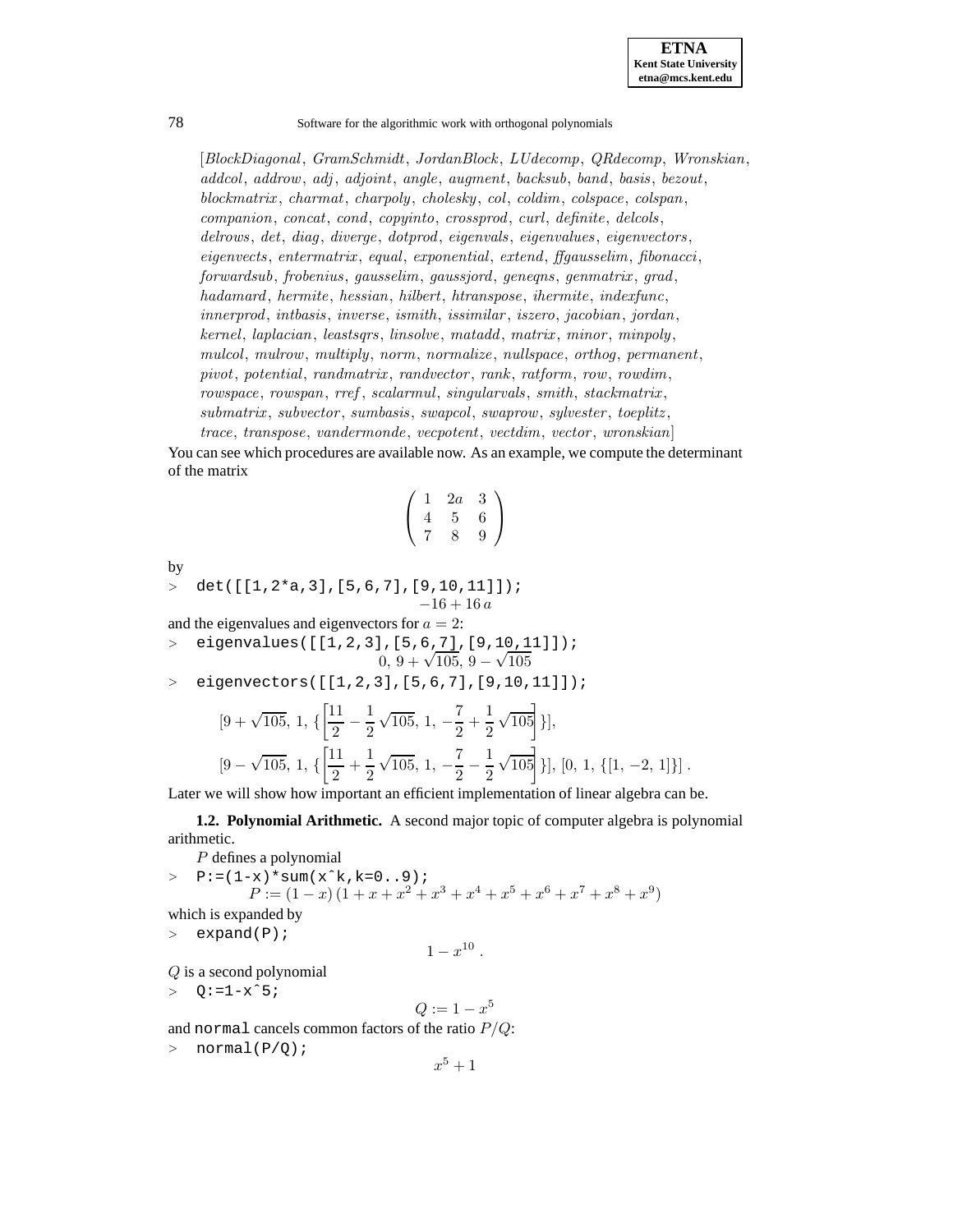W. Koepf 79

by an application of the Euclidean algorithm.

A highlight of computer algebra is *rational factorization* since the underlying algorithms (factorization modulo a prime and Hensel lifting, or the triple  $L$  algorithm, see e.g. [10]) are not suitable for hand computations.

For example, the polynomial  $P$  can be factored over  $\mathbb Q$  by the command

<sup>&</sup>gt; factor(P);

$$
-(-1+x)(x+1)(x4+x3+x2+x+1)(x4-x3+x2-x+1)
$$

and the following is a rational factorization of  $1 - x^{105}$ :

 $>$  factor(1-x<sup> $\hat{1}05$ );</sup>

$$
-(-1+x)(x^{6} + x^{5} + x^{4} + x^{3} + x^{2} + x + 1)(x^{4} + x^{3} + x^{2} + x + 1)(1 - x + x^{5}
$$
  
\n
$$
-x^{6} + x^{7} - x^{8} + x^{10} - x^{11} + x^{12} - x^{13} + x^{14} - x^{16} + x^{17} - x^{18} + x^{19}
$$
  
\n
$$
-x^{23} + x^{24})(x^{2} + x + 1)(1 - x + x^{3} - x^{4} + x^{6} - x^{8} + x^{9} - x^{11} + x^{12})
$$
  
\n
$$
(1 - x + x^{3} - x^{4} + x^{5} - x^{7} + x^{8})(1 + x + x^{2} - x^{5} - x^{6} - 2x^{7} - x^{8} - x^{9}
$$
  
\n
$$
-x^{24} + x^{12} + x^{13} + x^{14} + x^{16} + x^{17} + x^{15} + x^{48} - x^{20} - x^{22} - x^{26} - x^{28}
$$
  
\n
$$
+x^{31} + x^{32} + x^{33} + x^{34} + x^{35} + x^{36} - x^{39} - x^{40} - 2x^{41} - x^{42} - x^{43} + x^{46}
$$
  
\n
$$
+x^{47})
$$

Note that 105 is the smallest exponent such that the rational factorization of  $1 - x^n$  contains coefficients different from 0 or  $\pm 1$ .

Next, we define a multivariate polynomial

> Product(x^(2\*k-1)-y^k/k^2,k=1..7);  
\n
$$
\prod_{k=1}^7 (x^{(2k-1)} - \frac{y^k}{k^2})
$$

whose expanded form is a huge expression

<sup>&</sup>gt; term:=expand(product(xˆ(2\*k-1)-yˆk/kˆ2,k=1..7));

$$
\begin{aligned} & term:= -\frac{1}{25} \, x^{40} \, y^5 + \frac{1}{1225} \, x^{27} \, y^{12} + \frac{421}{176400} \, x^{29} \, y^{11} - \frac{1}{44100} \, x^{16} \, y^{18} - \frac{1}{16} \, x^{42} \, y^4 \\& + \frac{113}{28224} \, x^{31} \, y^{10} - \frac{1}{28224} \, x^{18} \, y^{17} + \frac{16969}{1587600} \, x^{33} \, y^9 - \frac{181}{1587600} \, x^{20} \, y^{16} \\& - \frac{71}{235200} \, x^{22} \, y^{15} + \frac{1}{705600} \, x^9 \, y^{22} + \frac{5609}{176400} \, x^{35} \, y^8 - \frac{1}{9} \, x^{44} \, y^3 - \frac{47}{45360} \, x^{24} \, y^{14} \\& + \frac{1}{396900} \, x^{11} \, y^{21} + \frac{161}{3600} \, x^{37} \, y^7 - \frac{5099}{3175200} \, x^{26} \, y^{13} + \frac{61}{6350400} \, x^{13} \, y^{20} \\& - \frac{2069}{564480} \, x^{28} \, y^{12} + \frac{1}{26880} \, x^{15} \, y^{19} + \frac{13}{181440} \, x^{17} \, y^{18} - \frac{1}{6350400} \, x^4 \, y^{25} \\& - \frac{1}{4} \, x^{46} \, y^2 + \frac{89}{1600} \, x^{39} \, y^6 - \frac{17147}{3175200} \, x^{30} \, y^{11} + \frac{559}{3628800} \, x^{19} \, y^{17} \\& - \frac{1}{2822400} \, x^6 \, y^{24} + \frac{13}{144} \, x^{41} \, y^
$$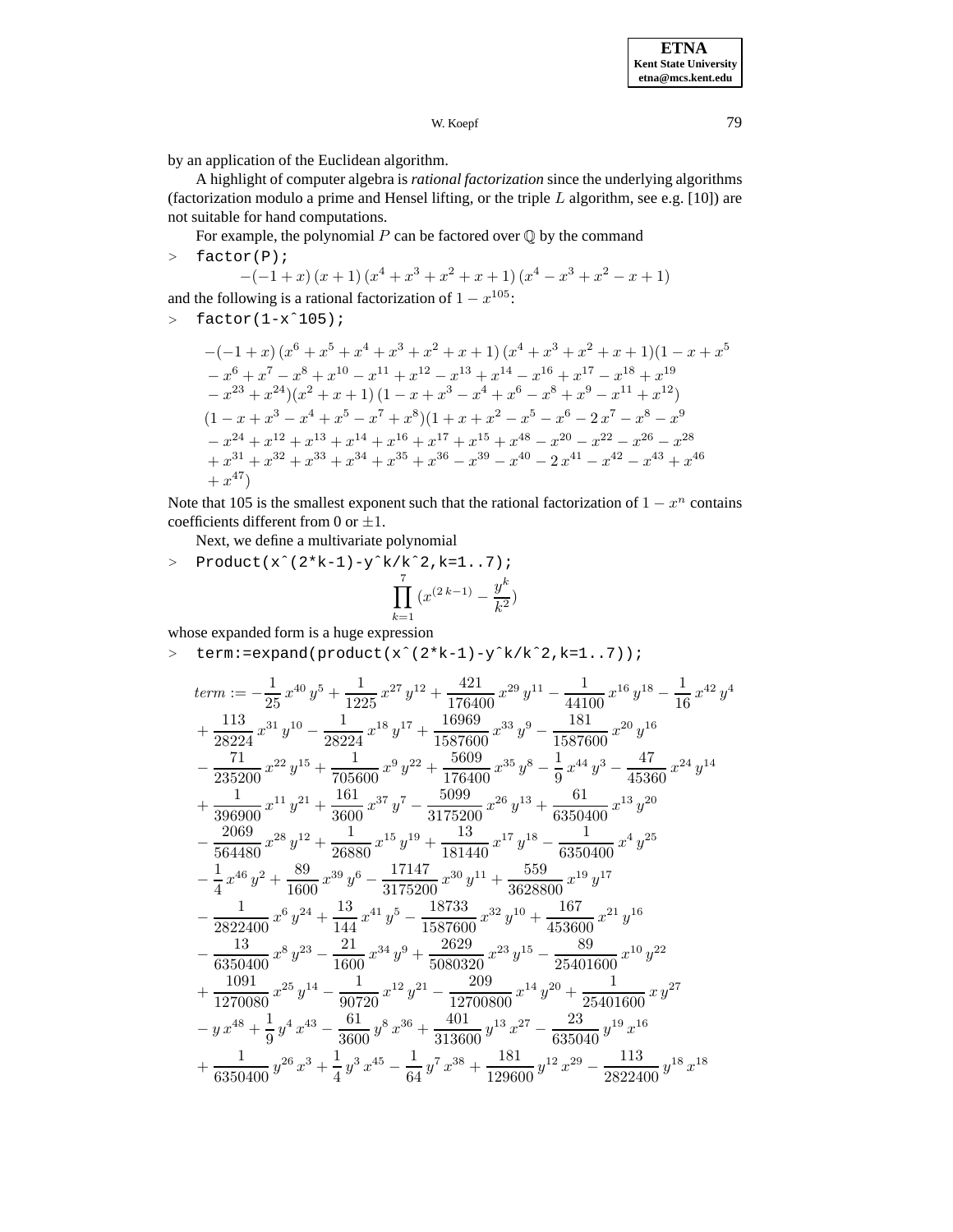$$
+\frac{1}{2822400}y^{25}x^5 - \frac{1}{36}y^6x^{40} + \frac{1}{900}y^{11}x^{31} - \frac{421}{6350400}y^{17}x^{20} \n+\frac{1}{1587600}y^{24}x^7 + \frac{1}{576}y^{10}x^{33} - \frac{1}{20736}y^{16}x^{22} + \frac{1}{1016064}y^{23}x^9 - \frac{1}{36}x^{38}y^6 \n+\frac{1}{1764}x^{25}y^{13} - \frac{1}{14400}y^{15}x^{24} + \frac{1}{705600}y^{22}x^{11} - \frac{1}{49}x^{36}y^7 \n+\frac{1}{518400}y^{21}x^{13} + x^{49} - \frac{1}{25401600}y^{28}
$$

which is a polynomial of degree 49 in  $x$  and of degree 28 in  $y$ .

It is beautiful (and will turn out to be essential in the sequel) that computer algebra systems have no problems factoring such expressions over the rationals in reasonable time: <sup>&</sup>gt; factor(term);

$$
\frac{1}{25401600}(x-y)(-y^2+4x^3)(-y^3+9x^5)(-y^5+25x^9)(-y^6+36x^{11})
$$
  

$$
(49x^{13}-y^7)(-y^4+16x^7)
$$

**1.3. Polynomial Systems.** We return to the problem of nonlinear systems of equations. Buchberger's algorithm is an extension of Gaussian elimination to the multivariate case. It constitutes—given a certain term order—an elimination scheme to find a normal form for a given polynomial system, which can be used to find the general solution of a nonlinear system.

We consider the following system of equations:

```
> LIST:={}9*B*A+4*d-6*c*d=0,> -9*a*b+9*B*A=0,
> -18*B*A+12*d-12*c*d+4*d^2=0,<br>
> 6*b*d-36*a*b+2*d+6*a*d=0,> 6*b*d-36*a*b+2*d+6*a*d=0,
            > -4*dˆ2+12*b*d-36*a*b+12*a*d=0,
> -8*(-9+9*B+9*A-4*d+12*c=0,<br>> -8*d-7+12*c+27*A+27*B-24*C-8*d-7+12*c+27*A+27*B-24*C=0,> 8-3*a-3*b-32*C+27*A+27*B=0,
> 6-16*C+18*A+18*B-12*a+4*d-12*b=0,<br>
> 4-12*a-12*b+8*d=0,4-12*a-12*b+8*d=0,
> -C-2+3*c=0};
        LIST := \{9BA + 4d - 6cd = 0, -9ab + 9BA = 0,\overline{18} B A + 12 d + 12 d + 4 d<sup>2</sup> = 0, 6 b d = 36 a b + 2 d + 6
```

$$
-18BA + 12d - 12cd + 4d^{2} = 0, 6bd - 36ab + 2d + 6ad = 0,
$$
  
\n
$$
-4d^{2} + 12bd - 36ab + 12ad = 0, 4 - 12a - 12b + 8d = 0,
$$
  
\n
$$
-C - 2 + 3c = 0, -8C - 9 + 9B + 9A - 4d + 12c = 0,
$$
  
\n
$$
-8d - 7 + 12c + 27A + 27B - 24C = 0,
$$
  
\n
$$
8 - 3a - 3b - 32C + 27A + 27B = 0,
$$
  
\n
$$
6 - 16C + 18A + 18B - 12a + 4d - 12b = 0.
$$

The solve command gives the general solution:  $>$  solve(LIST,  $\{A, B, C, a, b, c, d\}$ );

$$
\{c = \frac{5}{6} + \frac{1}{6}d, A = \frac{1}{3}d + \frac{1}{3}, B = \frac{1}{3}d, b = \frac{1}{3}d, a = \frac{1}{3}d + \frac{1}{3}, C = \frac{1}{2} + \frac{1}{2}d, d = d\},\
$$
  

$$
\{c = \frac{5}{6} + \frac{1}{6}d, A = \frac{1}{3}d + \frac{1}{3}, B = \frac{1}{3}d, b = \frac{1}{3}d + \frac{1}{3}, a = \frac{1}{3}d, C = \frac{1}{2} + \frac{1}{2}d,
$$
  

$$
d = d\}, \{c = \frac{5}{6} + \frac{1}{6}d, b = \frac{1}{3}d, B = \frac{1}{3}d + \frac{1}{3}, A = \frac{1}{3}d, a = \frac{1}{3}d + \frac{1}{3},
$$
  

$$
C = \frac{1}{2} + \frac{1}{2}d, d = d\}, \{c = \frac{5}{6} + \frac{1}{6}d, b = \frac{1}{3}d + \frac{1}{3}, B = \frac{1}{3}d + \frac{1}{3}, A = \frac{1}{3}d,
$$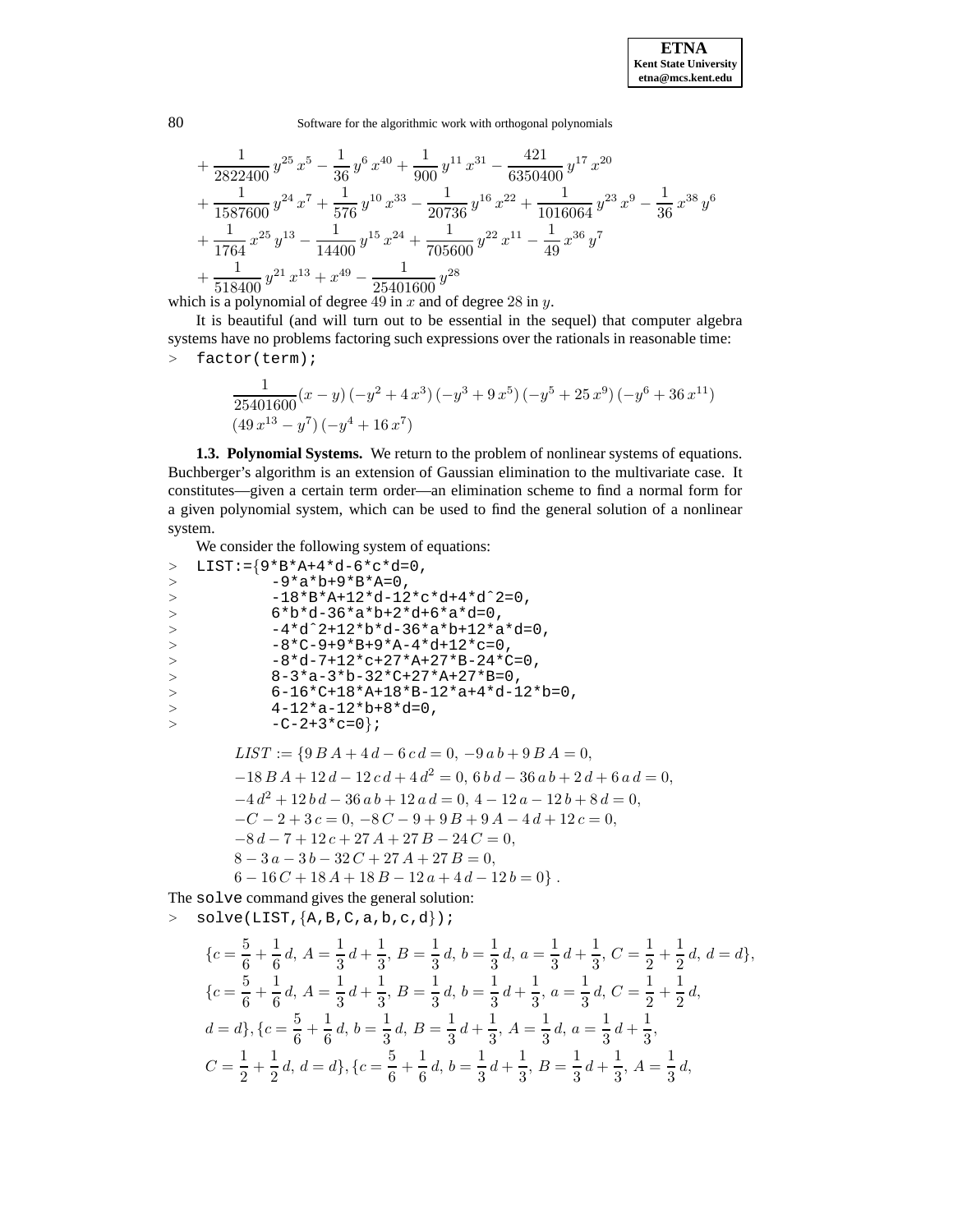$$
a = \frac{1}{3}d
$$
,  $C = \frac{1}{2} + \frac{1}{2}d$ ,  $d = d$ .

In an application, we will see this example later.

**1.4. Differentiation and Integration.** Differentiation is done using the differentiation rules. This is an easy task. For the example function

 $>$  input:=exp(x-x<sup>2</sup>)\*sin(x<sup>2</sup>6-1);

$$
input := e^{(x - x^2)} \sin(x^6 - 1)
$$

obviously the product rule is used:

$$
\begin{aligned}\n &\text{derivative:} = \text{diff}(\text{input}, x) \, ; \\
 &\text{derivative:} = (1 - 2x) \, e^{(x - x^2)} \sin(x^6 - 1) + 6 \, e^{(x - x^2)} \cos(x^6 - 1) \, x^5 \, .\n \end{aligned}
$$

Integration is *much* more difficult, and the different systems have different approaches. Whereas Derive uses a good collection of heuristics which enable the system to compute all explicitly given integrals of Bronshtein and Semedyayev's integral table [4], as already mentioned, Maple uses an algorithmic approach.

In the sixties Risch developed an algorithm to compute an *elementary* antiderivative whenever one exists. If no such antiderivative exists, his algorithm returns this information. Here elementary means that both integrand and antiderivative are rationally composed of exponentials and logarithms (see e.g. [5]). Adjoining the complex unit  $i$  (denoted in Maple by I), trigonometric functions can be treated as well.

We integrate the derivative above. This takes a little longer:

$$
> integral\div(\text{derivative}, x);
$$

$$
integral := -\frac{1}{2} I e^{((x-1) (I x^5 + I x^4 + I x^3 + I x^2 - x + I x + I))}
$$

$$
+ \frac{1}{2} I e^{(-(x-1) (I x^5 + I x^4 + I x^3 + I x^2 + x + I x + I))}.
$$

Since  $i$  is adjoined, the resulting function looks not very familiar although it is algebraically equivalent to our input function. In this particular case, we can convert both functions to the same *normal form* by first converting exponentials to trigonometrics and applying then rational factorization:

$$
> factor(convert(integral, trig));
$$
  
\n
$$
-sin((x-1)(x+1)(x^2+x+1)(x^2-x+1))(-cosh(x(x-1))+sinh(x(x-1)))
$$
  
\n
$$
= factor(convert(intput, trig));
$$

$$
-\sin((x-1)(x+1)(x^{2}+x+1)(x^{2}-x+1))(-\cosh(x(x-1))+\sinh(x(x-1)))
$$

Note, however, that one can prove that for general transcendental expressions a normal form does not exist.

**1.5. Differential Equations.** In engineering and in natural sciences the symbolic and numeric solution of differential equations is rather important. We enter an ordinary differential equation:

> DE :=diff(y(x), x) = 1+y(x)<sup>2</sup>;  
\n
$$
DE := \frac{\partial}{\partial x} y(x) = 1 + y(x)^2.
$$

**ETNA Kent State University etna@mcs.kent.edu**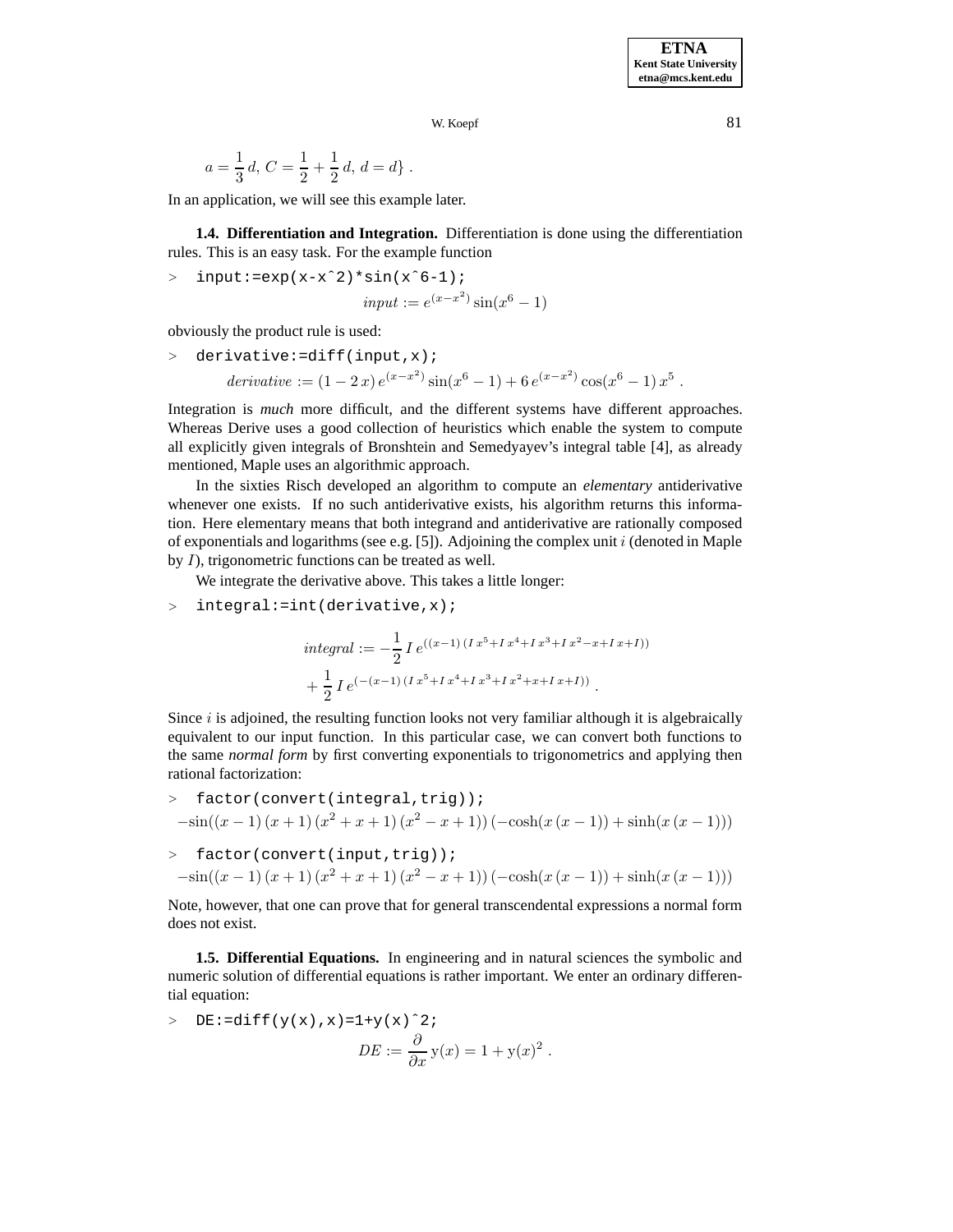

After loading the DEtools package, we can use the procedure dfieldplot to plot a direction field of the differential equation:

```
> with(DEtools):<br>> dfieldplot(DE,
```
 $dfieldplot(DE, y(x), x=-5..5, y=-5..5);$ 



Given an initial value, the command DEplot plots a numeric solution by a Runge-Kutta type approach:

>  $\text{DEplot}(\{DE\}, \{y(x)\}, x=-1..1, [[y(0)=0]]);$ 



Using a combination of heuristic and algorithmic techniques, Maple can solve many ordinary differential equations explicitly. Our initial value problem has the solution:

 $> dsolve({DE,y(0)=0},y(x));$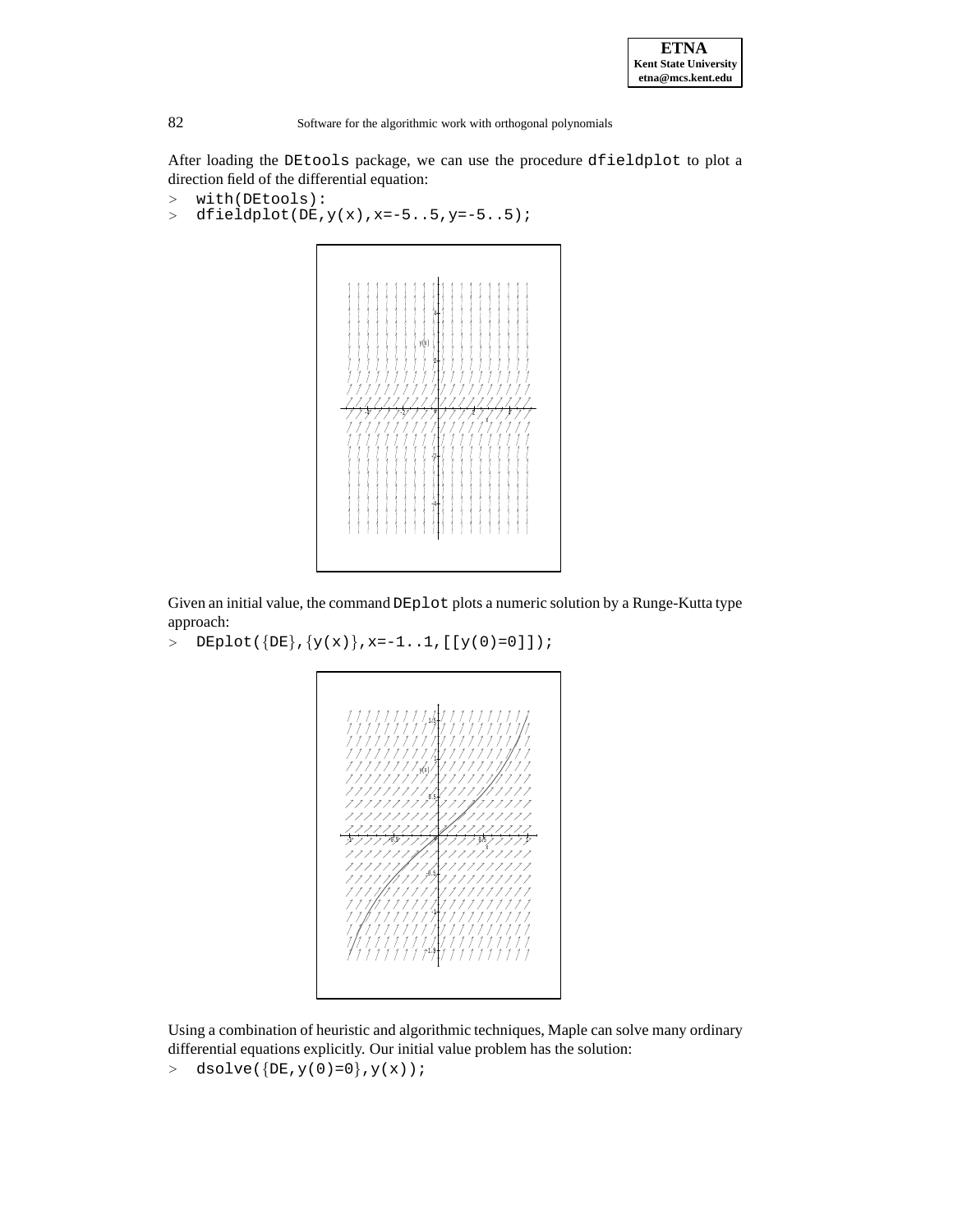$$
y(x) = \tan(x) .
$$

As another example, we consider a linear differential equation of second order.

>  $DE:=diff(y(x),x$2)-y(x)=sin(x)*x;$ 

$$
DE := \left(\frac{\partial^2}{\partial x^2} y(x)\right) - y(x) = \sin(x) x
$$

with explicit solution

 $>$  dsolve(DE,  $y(x)$ );

$$
y(x) = \left(\frac{1}{2}\left(-\frac{1}{2}x + \frac{1}{2}\right)e^x\cos(x) + \frac{1}{4}\sin(x)x e^x + \frac{1}{2}\left(-\frac{1}{2}x - \frac{1}{2}\right)e^{(-x)}\cos(x)\right)
$$
  

$$
-\frac{1}{4}xe^{(-x)}\sin(x)\sinh(x) + \left(-\frac{1}{2}\left(-\frac{1}{2}x + \frac{1}{2}\right)e^x\cos(x) - \frac{1}{4}\sin(x)x e^x\right)
$$
  

$$
+\frac{1}{2}\left(-\frac{1}{2}x - \frac{1}{2}\right)e^{(-x)}\cos(x) - \frac{1}{4}xe^{(-x)}\sin(x)\cosh(x) + \frac{C_1}{2}\sinh(x)
$$
  

$$
+ \frac{C_2}{2}\cosh(x).
$$

A plot based on a numerical computation is given by

>  $DEFedcup[DE]{(y(x), x=-5..5, [[y(0)=0,D(y)(0)=1]])};$ 



The corresponding initial value problem has the explicit solution

 $>$  solution:=dsolve({DE,  $y(0)=0$ ,  $D(y)(0)=1$ },  $y(x)$ ;

solution := 
$$
y(x) = (\frac{1}{2}(-\frac{1}{2}x + \frac{1}{2})e^x \cos(x) + \frac{1}{4}\sin(x)xe^x
$$
  
+  $\frac{1}{2}(-\frac{1}{2}x - \frac{1}{2})e^{(-x)}\cos(x) - \frac{1}{4}xe^{(-x)}\sin(x)\sinh(x) +$   
-  $\frac{1}{2}(-\frac{1}{2}x + \frac{1}{2})e^x \cos(x) - \frac{1}{4}\sin(x)xe^x + \frac{1}{2}(-\frac{1}{2}x - \frac{1}{2})e^{(-x)}\cos(x)$   
-  $\frac{1}{4}xe^{(-x)}\sin(x)\cosh(x) + \sinh(x) + \frac{1}{2}\cosh(x)$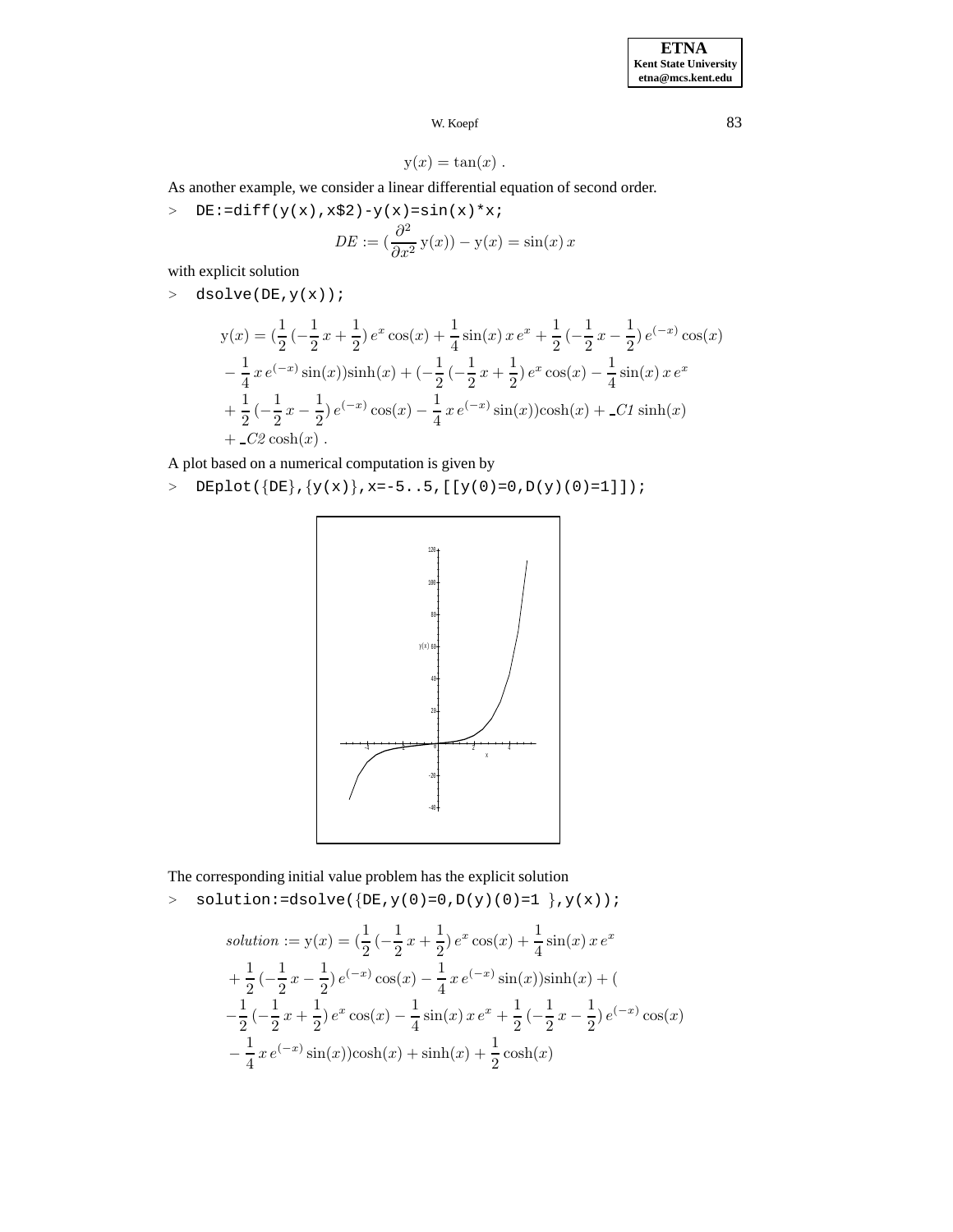which can be simplified to

<sup>&</sup>gt; simplify(convert(rhs(solution),trig));  $\sinh(x) + \frac{1}{2}\cosh(x) - \frac{1}{2}\cos(x) - \frac{1}{2}\sin(x)x$ .

**1.6. Formal Power Series and Differential Equations.** Next, we consider the opposite problem to generate differential equations from expressions. This will lead us also to the generation of power series of hypergeometric type.

- After loading the FPS package [12]
- <sup>&</sup>gt; with(share): with(FPS):

```
See ?share and ?share,contents for information about the share library
Share Library: FPS
Author: Gruntz, Dominik.
```

```
Description: FPS function attempts to find a formal power
series expansion for a function in terms of a formula for the
coefficients
```
we can, for example, compute the formal power series of the square of the inverse tangent function:

 $>$  FPS(arcsin(x)^2,x);

(1.1) 
$$
\sum_{k=0}^{\infty} \frac{(k!)^2 4^k x^{(2k+2)}}{(k+1) (1+2k)!}.
$$

The algorithm behind this procedure is outlined below (see [16], [12]):

In the first step, by linear algebra techniques, a homogeneous linear differential equation with polynomial coefficients is sought for the given expression

<sup>&</sup>gt; DE:=SimpleDE(arcsin(x)ˆ2,x,F);

$$
DE := (x-1)(x+1)\left(\frac{\partial^3}{\partial x^3}F(x)\right) + \left(\frac{\partial}{\partial x}F(x)\right) + 3x\left(\frac{\partial^2}{\partial x^2}F(x)\right) = 0.
$$

We call such a differential equation as well as the corresponding function *holonomic*. Next, substituting the series

$$
F(x) = \sum_{k=0}^{\infty} a_k x^k
$$

in this differential equation and equating coefficients yields the holonomic recurrence equation for  $a_k$ :

<sup>&</sup>gt; RE:=SimpleRE(arcsin(x)ˆ2,x,a);

$$
RE := -(k+1)(a(k+3)k2 - k2 a(k+1) + 5 a(k+3)k - 2 k a(k+1)- a(k+1) + 6 a(k+3)) = 0
$$

which can be put in factored form

<sup>&</sup>gt; map(factor,collect(lhs(RE),a))=0;

(1.2) 
$$
-(k+1)(k+2)(k+3)a(k+3) + (k+1)^3a(k+1) = 0
$$

Notice that the resulting recurrence equation gives  $a_{k+2}$  as a rational multiple of  $a_k$ . If  $A_{k+1}$  is a rational multiple of  $A_k$  then it is called a *hypergeometric term*. From (1.2),  $a_k$ can be easily computed using two initial values. This finally generates the explicit series representation (1.1). Note, however, that for an explicit representation the above factorization is necessary; see (2.1).

By solving the differential equation for  $F(x) = \arcsin^{2}(x)$  with two initial values, we would like to reconstruct the input: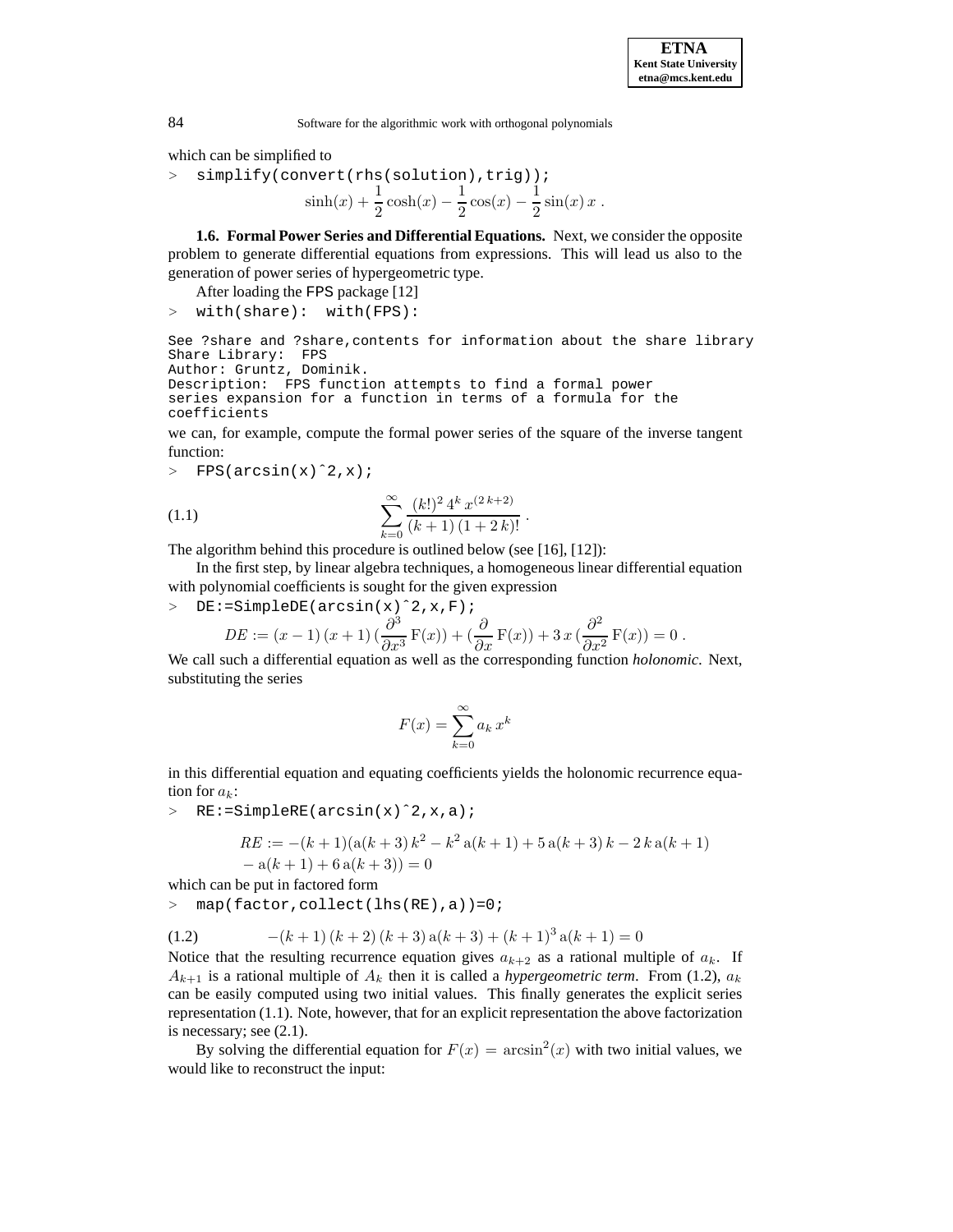$>$  solution:=dsolve({DE,F(0)=0,D(F)(0)=0,(D@@2)(F)(0)=2},F(x));

solution :=  
\n
$$
F(x) = \frac{1}{4} \pi^2 + I \pi \ln(x + \sqrt{(x-1)(x+1)}) - \ln(x + \sqrt{(x-1)(x+1)})^2
$$

<sup>&</sup>gt; convert(arcsin(x)ˆ2,ln);

$$
-\ln(\sqrt{1-x^2} + Ix)^2
$$

As before, we see that transcendental functions come in quite different disguises.

It turns out that sum and product of two holonomic functions are again holonomic, and the corresponding holonomic (differential or recurrence) equations can be constructed from the given holonomic equations by linear algebra (see [1], [2], [24], [23]).

As an example, we consider both the sum and the product of the functions  $f(x) =$ arcsin x and  $g(x) = e^x$ . Here are their holonomic equations:

<sup>&</sup>gt; DE1:=SimpleDE(arcsin(x),x,F);

$$
DE1 := (x - 1) (x + 1) \left(\frac{\partial^2}{\partial x^2} F(x)\right) + \left(\frac{\partial}{\partial x} F(x)\right) x = 0
$$

 $>$  DE2:=SimpleDE(exp(x), x, F);

$$
DE2 := \left(\frac{\partial}{\partial x}\mathbf{F}(x)\right) - \mathbf{F}(x) = 0.
$$

From these, we can compute the holonomic equations that are valid for  $f(x) + g(x)$  and  $f(x) \cdot g(x)$ . For this purpose, we load the gfun package [23]:

<sup>&</sup>gt; with(gfun);

[*Laplace*, *algebraicsubs*, *algeqtodiffeq*, *algeqtoseries* , *algfuntoalgeq*, *borel*, *cauchyproduct*, *diffeq* ∗ *diffeq*, *diffeq* + *diffeq*, *diffeqtorec*, *guesseqn*, *guessgf* , *hadamardproduct*, *holexprtodiffeq* , *invborel*, *listtoalgeq*, *listtodiffeq*, *listtohypergeom*, *listtolist*, *listtoratpoly*, *listtorec*, *listtoseries*, *listtoseries*/*Laplace*, *listtoseries*/*egf* , *listtoseries*/*lgdegf* , *listtoseries*/*lgdogf* , *listtoseries*/*ogf* , *listtoseries*/*revegf* , *listtoseries*/*revogf* , *maxdegcoeff* , *maxdegeqn*, *maxordereqn*, *mindegcoeff* , *mindegeqn*, *minordereqn*, *optionsgf* , *poltodiffeq*,  $poltorec, \rratpolytocoeff, \rrec * rec, \rrec + rec, \rrectodiffeq, \rrectoproc,$ *seriestoalgeq*, *seriestodiffeq*, *seriestohypergeom*, *seriestolist*, *seriestoratpoly*, *seriestorec*, *seriestoseries* ]

The procedures 'diffeq+diffeq' and 'diffeq\*diffeq' compute the differential equations of sum and product, respectively:

<sup>&</sup>gt; 'diffeq+diffeq'(DE1,DE2,F(x));

$$
\{(-x^3 - 2x^2 + x - 1) D(F)(x) + (-x^4 + 4x^2) (D^{(2)})(F)(x)
$$
  
+  $(1 - 2x^2 + x^4 - x + x^3) (D^{(3)})(F)(x), (D^{(2)})(F)(0) = C_0\}$ 

<sup>&</sup>gt; 'diffeq\*diffeq'(DE1,DE2,F(x));  $(-1+x^2-x) F(x) + (x+2-2x^2) D(F)(x) + (-1+x^2) (D^{(2)})(F)(x)$ 

which we could also have obtained using SimpleDE directly:<sup>1</sup>

 $>$  SimpleDE(arcsin(x)+exp(x), x, F);

<sup>&</sup>lt;sup>1</sup>Note that SimpleDE uses a slightly different approach (also based on linear algebra) that sometimes can find differential equations of lower order than 'diffeq+diffeq' and 'diffeq\*diffeq'.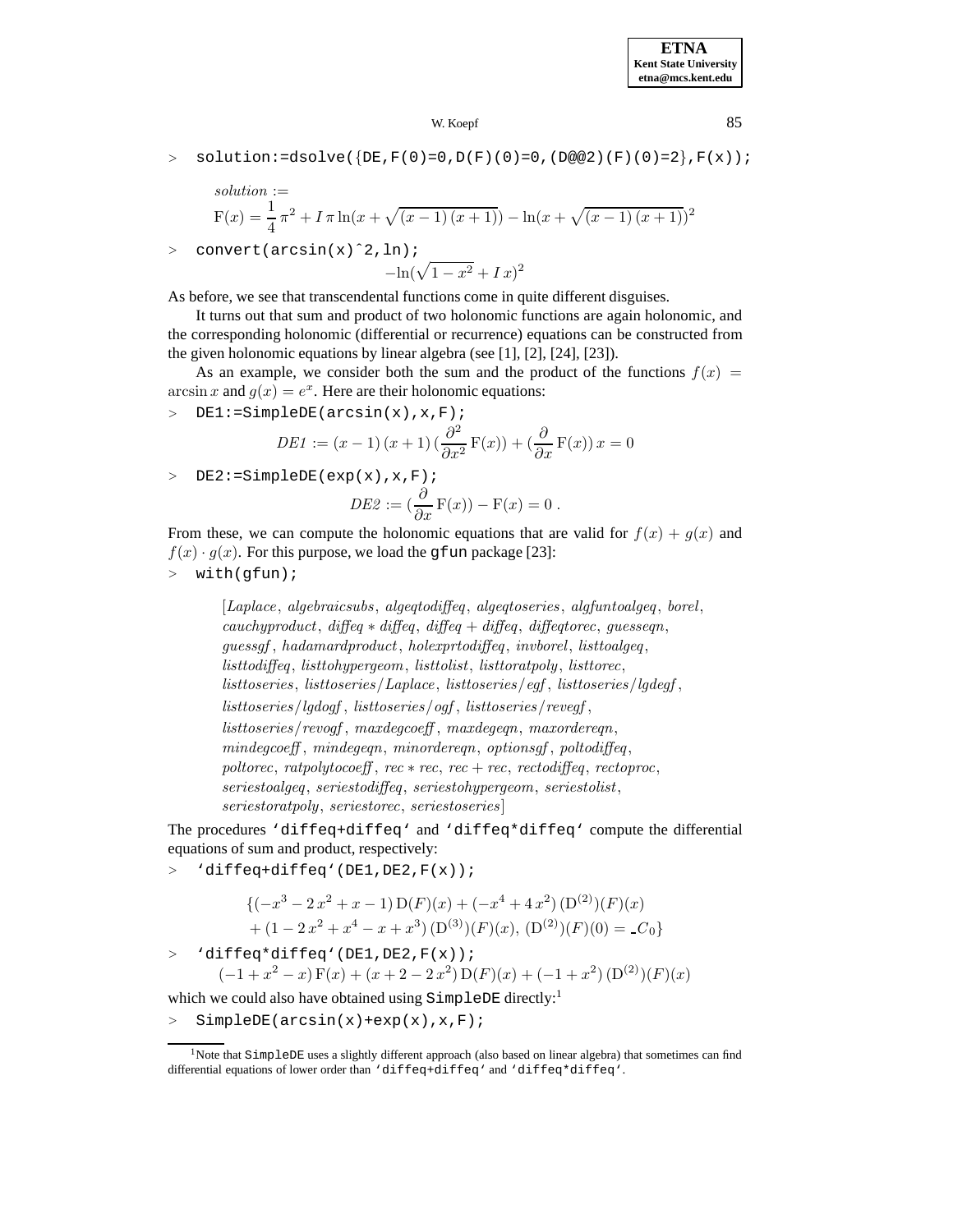86 Software for the algorithmic work with orthogonal polynomials

$$
(x-1)(x+1)(x-1+x^2)(\frac{\partial^3}{\partial x^3}F(x)) + (x-x^3-2x^2-1)(\frac{\partial}{\partial x}F(x))
$$

$$
-x^2(x-2)(x+2)(\frac{\partial^2}{\partial x^2}F(x)) = 0
$$

<sup>&</sup>gt; SimpleDE(arcsin(x)\*exp(x),x,F);

$$
(x-1)(x+1)\left(\frac{\partial^2}{\partial x^2}\mathbf{F}(x)\right) + (x+2-2x^2)\left(\frac{\partial}{\partial x}\mathbf{F}(x)\right)
$$

$$
+ (-1 + x2 - x) F(x) = 0.
$$

SimpleDE can also generate differential equations for some special functions, e.g., for the Bessel functions  $J_n(x)$ :

<sup>&</sup>gt; DE:=SimpleDE(BesselJ(n,x),x,F);

$$
DE := \left(\frac{\partial^2}{\partial x^2} F(x)\right) x^2 - (n - x)(n + x) F(x) + \left(\frac{\partial}{\partial x} F(x)\right) x = 0.
$$

Maple can solve this differential equation easily:

 $>$  dsolve(DE,  $F(x)$ );

 $F(x) = C1$  Bessel $Y(n, x) + C2$  Bessel $J(n, x)$ .

Even the more complicated differential equation of the product

<sup>&</sup>gt; DE:=SimpleDE(BesselJ(n,x)\*exp(x),x,F);

$$
DE := (2x^2 - n^2 - x) F(x) - (-1 + 2x) x \left(\frac{\partial}{\partial x} F(x)\right) + \left(\frac{\partial^2}{\partial x^2} F(x)\right) x^2 = 0
$$

can be treated by Maple

<sup>&</sup>gt; dsolve(DE,F(x));

$$
F(x) = C1
$$
BesselJ $(n, x) e^x + C2$ BesselY $(n, x) e^x$ ,

but for the differential equation

<sup>&</sup>gt; DE:=SimpleDE(BesselJ(n,x)+exp(x),x,F);

$$
DE := (2x^4 - 3x^2n^2 + x^3 - 3n^2x - x^2 + n^4 - n^2) F(x)
$$
  
+ 
$$
(-n^4 + 3x^2 + n^2 + x^3 - 2x^4 + 3x^2n^2) (\frac{\partial}{\partial x} F(x))
$$
  
- 
$$
(-2x^3 + n^2x + x^2 - 3n^2 + 2x)x (\frac{\partial^2}{\partial x^2} F(x))
$$
  
+ 
$$
x^2 (-2x^2 + n^2 - x) (\frac{\partial^3}{\partial x^3} F(x)) = 0,
$$

Maple fails

<sup>&</sup>gt; dsolve(DE,F(x));

$$
F(x) = C1 e^{x} + e^{x} \text{DESol}\left(\frac{1}{2x} \sum_{x} (x - x)^{x} \frac{1}{2x^{2} + x^{2} - x} - \frac{(-2x^{4} + x^{2} - x^{3}) (\frac{\partial^{2}}{\partial x^{2}} - Y(x))}{(-2x^{2} + x^{2} - x)^{2}}\right),
$$
  
\n
$$
\left\{Y(x)\right\}
$$

although Maple was able to find the exponential summand (and hence reduced the order by one).

Nevertheless, it is not astonishing that Maple cannot find all such solutions since for this type of nonelementary solutions no algorithms exist.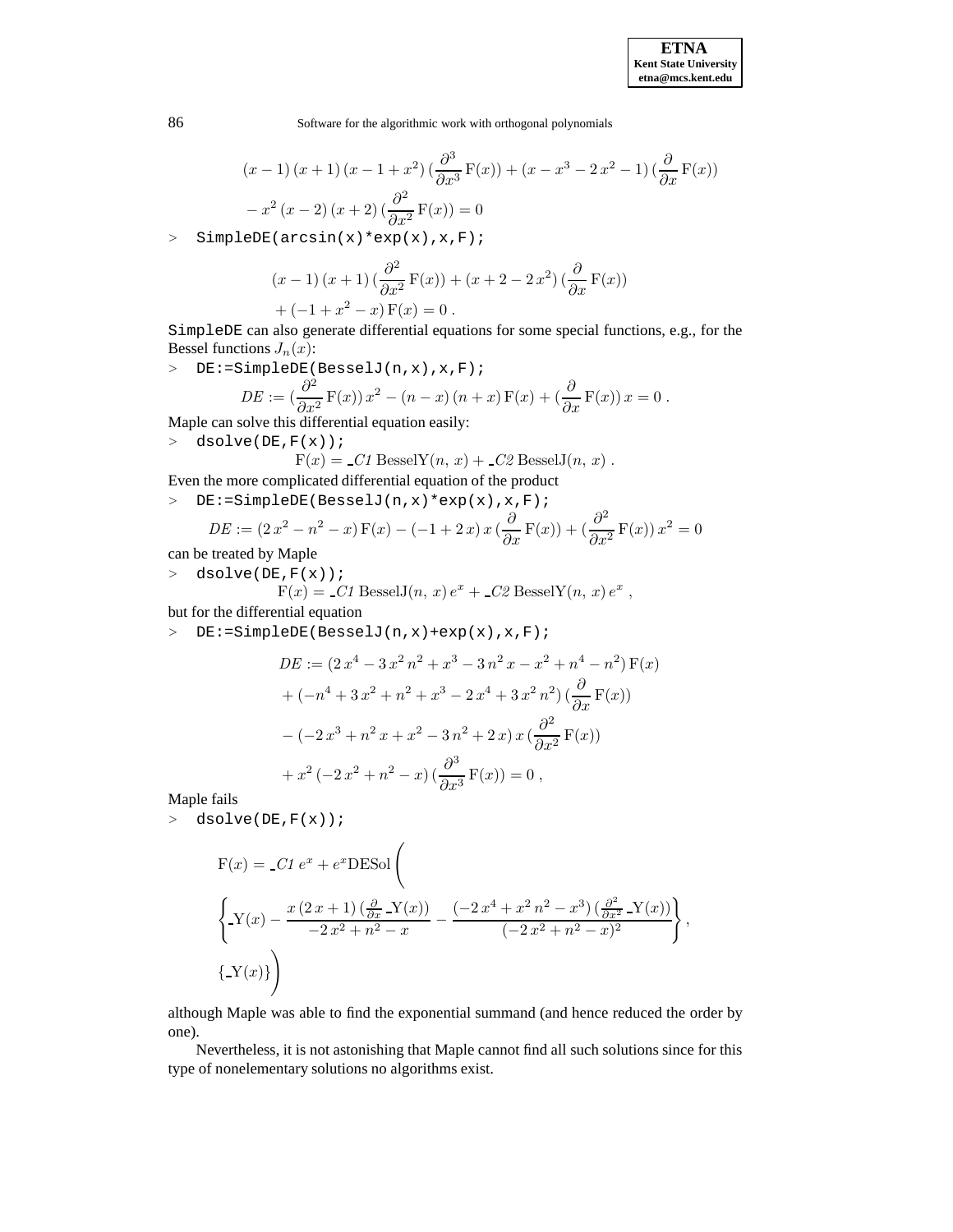### W. Koepf 87

**2. Special Functions and Computer Algebra.** Power series of hypergeometric type the Bessel functions are also of this type—are the most important special functions.

The *generalized hypergeometric series* is given by

$$
(2.1) \, pF_q \left( \begin{array}{cccc} a_1 & a_2 & \cdots & a_p \\ b_1 & b_2 & \cdots & b_q \end{array} \bigg| x \right) := \sum_{k=0}^{\infty} A_k x^k = \sum_{k=0}^{\infty} \frac{(a_1)_k \cdot (a_2)_k \cdots (a_p)_k}{(b_1)_k \cdot (b_2)_k \cdots (b_q)_k k!} x^k
$$

where  $(a)_k := \prod$ k  $\bar{j=1}$  $(a+j-1) = \Gamma(a+k)/\Gamma(a)$  denotes the *Pochhammer-Symbol* or *shifted factorial*.

 $A_k$  is a hypergeometric term and fulfills the recurrence equation ( $k \in \mathbb{N}$ )

$$
A_{k+1} = \frac{(k+a_1)\cdots(k+a_p)}{(k+b_1)\cdots(k+b_q)(k+1)} \cdot A_k
$$

with the initial value

$$
A_0=1.
$$

In Maple the hypergeometric series is given as hypergeom(plist,qlist,x), where

$$
plist = [a_1, a_2,..., a_p],
$$
 and  $qlist = [b_1, b_2,..., b_q].$ 

Here are some more hypergeometric examples:

> F:=sqrt(x)\*arcsin(sqrt(x))+sqrt(1-x);  
\n
$$
F := \sqrt{x} \arcsin(\sqrt{x}) + \sqrt{1-x}
$$

> SUM: = FPS(F, x); 
$$
\infty
$$
 4

$$
SUM := \sum_{k=0}^{\infty} \frac{4^{(-k)} (2 k)! x^{k}}{(k!)^2 (2 k - 1)^2}
$$

> convert(SUM, hypergeom);

hypergeom(
$$
[\frac{-1}{2}, \frac{-1}{2}], [\frac{1}{2}], x)
$$
)

> F:=-
$$
(sqrt(Pi)/2*sqrt(x)*erf(sqrt(x))*(1+1/2/x)+exp(-x)/2);
$$
  
\n
$$
F:=-\frac{1}{2}\sqrt{\pi}\sqrt{x}erf(\sqrt{x})(1+\frac{1}{2}\frac{1}{x})-\frac{1}{2}e^{(-x)}
$$

 $>$  SUM:=FPS(F, x);

$$
SUM := \sum_{k=0}^{\infty} \frac{(-1)^k x^k}{k! (2k+1)(-1+2k)}
$$

> convert(SUM, hypergeom);

$$
-\text{KummerM}(\frac{-1}{2},\frac{3}{2},-x)
$$

With convert, one can convert series into hypergeometric notation; KummerM is another name for the confluent hypergeometric function  $_1F_1$ .

**2.1. Summation.** Whereas the FPS command converts expressions into series representations, the opposite question is to find explicit representations for sums. Note that the remaining examples in this paper are taking from [17].

The main interest lies in sums of hypergeometric terms. As an example, we ask: Why does Maple evaluate the sum

 $>$  sum((-1)^k\*binomial(n,k),k=a..b);  $-\frac{(b+1)(-1)^{(b+1)} \text{binomial}(n, b+1)}{n} + \frac{a(-1)^a \text{binomial}(n, a)}{n}$ n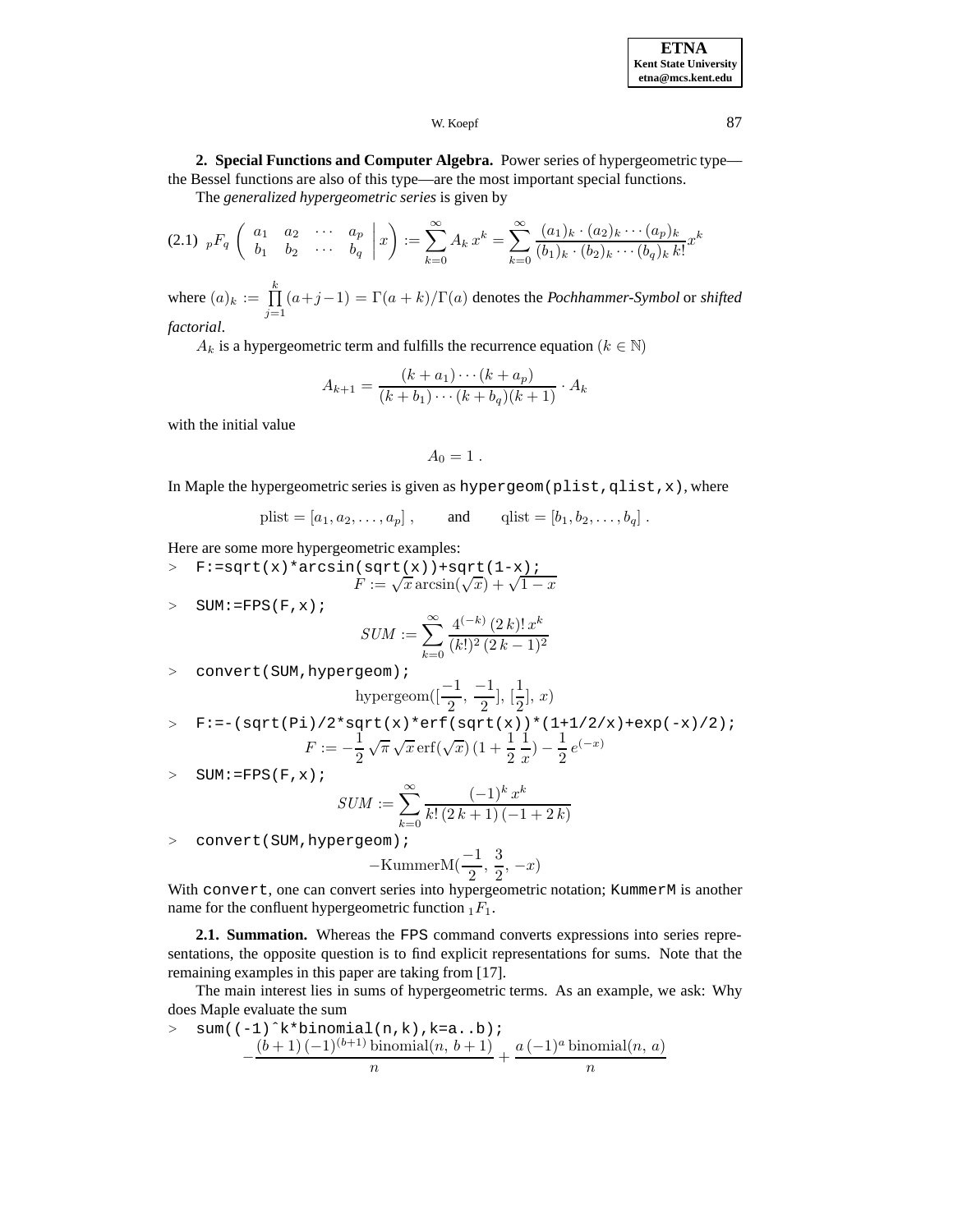for arbitrary bounds  $a$  and  $b$ , but fails with

<sup>&</sup>gt; sum(binomial(n,k),k);

$$
\sum_{k} \text{binomial}(n, k)
$$
?

On the other hand, for the special bounds  $a = 0$  and  $b = n$ , Maple is successful, again:  $>$  sum(binomial(n,k), k=0..n);

 $2^n$ .

The reason for this behavior is that the first summand,  $(-1)^k {n \choose k}$ , has a hypergeometric term antidifference (in the variable k), and the second,  $\binom{n}{k}$ , has not. The last sum is a definite sum with natural bounds, i.e., the sum can be considered as infinite sum ( $k = -\infty..\infty$ ), and the result, again, is a hypergeometric term (in the variable  $n$ ). We will see how we can find these types of results algorithmically.

Note that  $s_k$  is called an *antidifference* of  $a_k$ , if

$$
s_{k+1} - s_k = a_k \; ,
$$

If such an antidifference is known, then summation is trivial since by telescoping

$$
\sum_{k=a}^{b} a_k = (s_{b+1} - s_b) + (s_b - s_{b-1}) + \cdots + (s_{a+1} - s_a) = s_{b+1} - s_a.
$$

This is very similar to the integration case.

The antidifference of the first summand is given by

 $>$  sum((-1)^k\*binomial(n,k),k);  $-\frac{k(-1)^k \text{binomial}(n, k)}{n}$ 

We can increase the level of user information by the command

<sup>&</sup>gt; infolevel[sum]:=3:

Let's try to prove the statement

$$
\sum_{k=1}^{\infty} \frac{(-1)^{k+1} (4k+1) (2k)!}{k! 4^k (2k-1) (k+1)!} = 1
$$

that was posed in SIAM Review 36, 1994, Problem 94-2 [21]. We compute an antidifference  $>$  summand:=(-1)^(k+1)\*(4\*k+1)\*(2\*k)!/(k!\*4^k\*(2\*k-

```
1) * (k+1) : ) :
> sum(summand, k);
sum/indefnew: indefinite summation
sum/extgosper: applying Gosper algorithm to a( k ):=
(-1)^*(k+1)*(4*k+1)*(2*k)!/k!/(4^k)/(2*k-1)/(k+1)!<br>sum/qospernew: a(k)/a(k -1):=
sum/qospernew: a( k )/a( k )-1/2*(4*k+1)/(4*k-3)/(k+1)*(2*k-3)sum/gospernew: Gosper's algorithm applicable<br>sum/gospernew: p := 4*k+1sum/gospernew: p:= 4*k+1<br>sum/gospernew: q:= -2*k+3sum/gospernew: q:= -2*k+<br>sum/qospernew: r:= 2*k+2sum/gospernew: r:=sum/gospernew: degreebound:= 0
sum/gospernew: solving equations to find f<br>sum/gospernew: Gosper's algorithm successf
                     Gosper's algorithm successful
sum/gospernew: f:= -1
sum/indefnew: indefinite summation finished
                              -2\frac{(k+1)(-1)^{(k+1)}(2k)!}{k!\,4^k(2k-1)(k+1)!}
```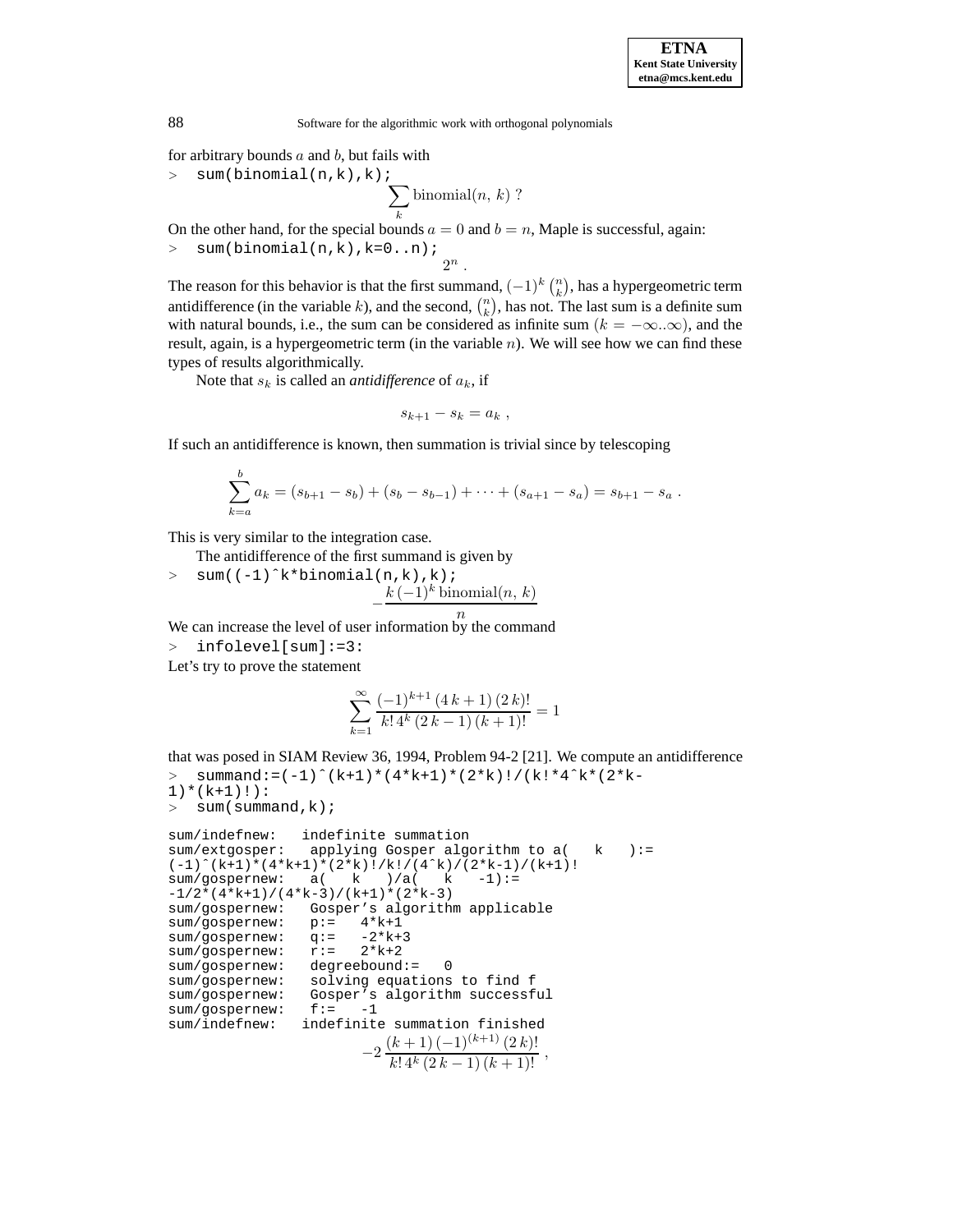W. Koepf 89

with success. Taking the limit as  $n \to \infty$ , one gets therefore <sup>&</sup>gt; sum(summand,k=1..infinity);

```
sum/infinite: infinite summation
                                 1 .
```
Moreover, from the user information we see that *Gosper's algorithm* is applied.

If  $a_k$  is a hypergeometric term, i.e., if<sup>2</sup>

$$
\frac{a_{k+1}}{a_k} = \frac{b_k}{c_k} \in \mathbb{Q}(k) ,
$$

then Gosper's algorithm *decides* whether or not the antidifference  $s_k$  is a hypergeometric term, and computes it in the affirmative case. In detail: Given<sup>3</sup>

$$
\frac{a_{k+1}}{a_k} = \frac{b_k}{c_k}, \qquad b_k, c_k \in \mathbb{Q}[k],
$$

a representation

$$
\frac{b_k}{c_k} = \frac{p_{k+1}}{p_k} \frac{q_{k+1}}{r_{k+1}}, \qquad p_k, q_k, r_k \in \mathbb{Q}[k]
$$

is computed for which

$$
\gcd(q_k, r_{k+j}) = 1 \qquad \text{for all } j \in \mathbb{N}_0 .
$$

This can be done by a resultant computation [11] or by rational factorization (see [17], [18], [20]).

The essential fact is then:  $f_k$ , defined by

$$
s_k = \frac{r_k}{p_k} f_{k-1} a_k
$$

is rational, and the above gcd-condition yields even  $f_k \in \mathbb{Q}[k]$ , and  $f_k$  satisfies the inhomogeneous recurrence equation

$$
p_k = q_{k+1} f_k - r_k f_{k-1} .
$$

After calculating the degree of  $f_k$ , only linear algebra is needed to compute  $f_k$ . The output of the procedure is either

$$
s_k = \frac{r_k}{p_k} f_{k-1} a_k
$$

or the statement *"There is no elementary (= hypergeometric term) antidifference"*.

In [17], many algorithms that are connected with Gosper's, are treated in detail and their Maple implementations are given.

After loading 'hsum.mpl',<sup>4</sup>

<sup>&</sup>gt; read('hsum.mpl');

*Copyright 1998 Wolfram Koepf* , *Konrad* − *Zuse* − *Zentrum Berlin*

<sup>&</sup>lt;sup>2</sup> $\mathbb{Q}(k)$ : rational functions over  $\mathbb{Q}$ .

 ${}^{3}\mathbb{Q}[k]$ : polynomials over  $\mathbb{Q}$ .

<sup>4</sup>The packages 'hsum.mpl' and 'qsum.mpl' can be obtained from the URL www.imn.htwkleipzig.de/˜koepf/research.html.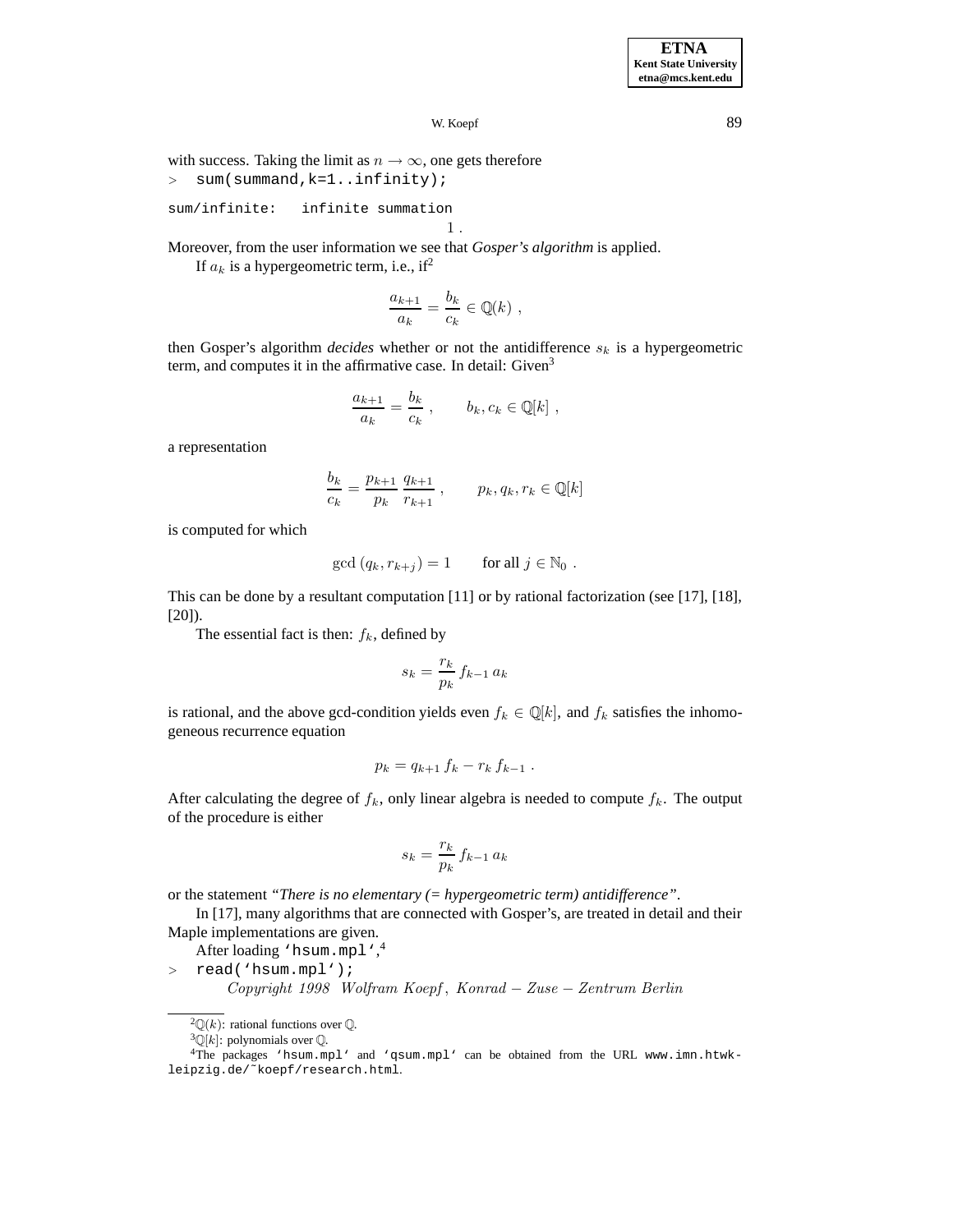we can repeat the above calculation with the command

> gosper((-1)^\*(k+1)\*(4\*k+1)\*(2\*k)!/(k!\*4^k\*(2\*k-1)\*(k+1)!), k);  
-2
$$
\frac{(k+1)(-1)^{(k+1)}(2k)!}{k!4k(2k-1)(k+1)!}.
$$

The computation

<sup>&</sup>gt; gosper(1/k,k);

Error, (in gosper) no hypergeometric term antidifference exists is not worthless since it proves that the harmonic numbers

$$
H_n := \sum_{k=1}^n \frac{1}{k}
$$

do *not* constitute a hypergeometric term, corresponding to the fact that the logarithmic function

$$
\ln x = \int_1^x \frac{1}{t} \, dt
$$

cannot be written in terms of exponentials.

Zeilberger's algorithm is an extension of Gosper's for definite sums. It generates, for example, the right-hand sides of the identities

$$
\sum_{k=0}^{n} \binom{n}{k} = 2^{n},
$$

$$
\sum_{k=0}^{n} \binom{n}{k}^{2} = \frac{(2\,n)!}{(n!)^{2}}
$$

by the commands

- > closedform(binomial(n,k),k,n);  $2^n$
- <sup>&</sup>gt; closedform(binomial(n,k)ˆ2,k,n);  $(2 n)!$  $\sqrt{(n!)^2}$

Here are the details: If  $F(n, k)$  is a hypergeometric term in n and k, i.e.

$$
\frac{F(n+1,k)}{F(n,k)} \quad \text{and} \quad \frac{F(n,k+1)}{F(n,k)} \in \mathbb{Q}(n,k) ,
$$

then Zeilberger's algorithm generates a *holonomic recurrence equation* for

$$
s_n := \sum_{k \in \mathbb{Z}} F(n,k) .
$$

This is performed by starting with  $J = 1$  and iterating if necessary: Set

$$
a_k := F(n,k) + \sum_{j=1}^{J} \sigma_j(n) F(n+j,k)
$$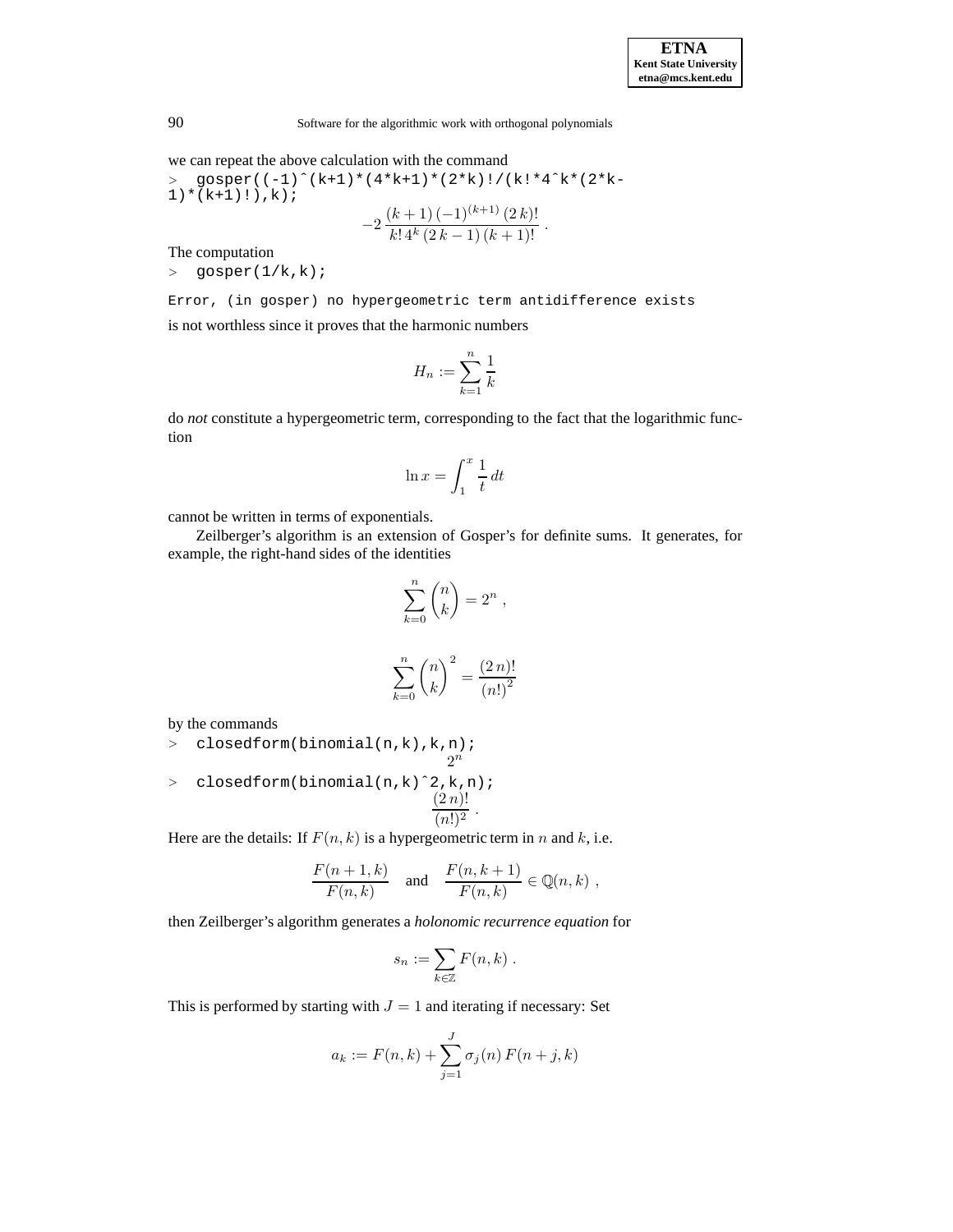## W. Koepf 91

with as yet undetermined variables  $\sigma_j$ . Apply Gosper's algorithm to  $a_k$ . In the last step, solve the linear system at the same time for the coefficients of  $f_k$  and the variables  $\sigma_j$  (j =  $1, \ldots, J$ ). In the affirmative case, this yields

$$
G(n,k+1)-G(n,k)=a_k.
$$

Output: By summation one gets

$$
s_n + \sum_{j=1}^J \sigma_j(n) \, s_{n+j} = 0 \; .
$$

If the resulting recurrence equation is of first order, then  $s_n$  is a hypergeometric term, given by formula (2.1).

We would like to point out that the most time consuming part of Zeilberger's algorithm is the last step which is to solve a linear system. This linear system, however, often has many variables, and its coefficients are polynomials or rational functions. Here, an efficient implementation of linear algebra is important. Furthermore, the resulting recurrence equation usually needs factored coefficients because otherwise the results look unnecessarily complicated. We will see such a situation soon.

We give some examples: Each of the following series represents the *Legendre polynomials*:

$$
P_n(x) = \sum_{k=0}^n {n \choose k} {n-1 \choose k} \left(\frac{1-x}{2}\right)^k
$$
  
=  ${}_2F_1 \left( \begin{array}{c} -n, n+1 \\ 1 \end{array} \middle| \frac{1-x}{2} \right)$   
=  $\frac{1}{2^n} \sum_{k=0}^n {n \choose k}^2 (x-1)^{n-k} (x+1)^k$   
=  $\left( \frac{1-x}{2} \right)^n {}_2F_1 \left( \begin{array}{c} -n, -n \\ 1 \end{array} \middle| \frac{1+x}{1-x} \right)$   
=  $\frac{1}{2^n} \sum_{k=0}^{\lfloor n/2 \rfloor} (-1)^k {n \choose k} {2n-2k \choose n} x^{n-2k}$   
=  ${2n \choose n} \left( \frac{x}{2} \right)^n {}_2F_1 \left( \begin{array}{c} -n/2, -n/2 + 1/2 \\ -n + 1/2 \end{array} \middle| \frac{1}{x^2} \right)$ 

$$
= x^{n} {}_{2}F_{1}\left(\begin{array}{c} -n/2, -n/2 + 1/2 \\ 1 \end{array} \middle| 1 - \frac{1}{x^{2}}\right).
$$

Again, you see, that functions come in quite different disguises. How can we show that these systems define the same family of functions? Zeilberger's paradigm is to show that they satisfy the same recurrence equation, then it is sufficient to check a finite number of initial values.

Here are the recurrence equations for the different sums:

 $>$  P:='P':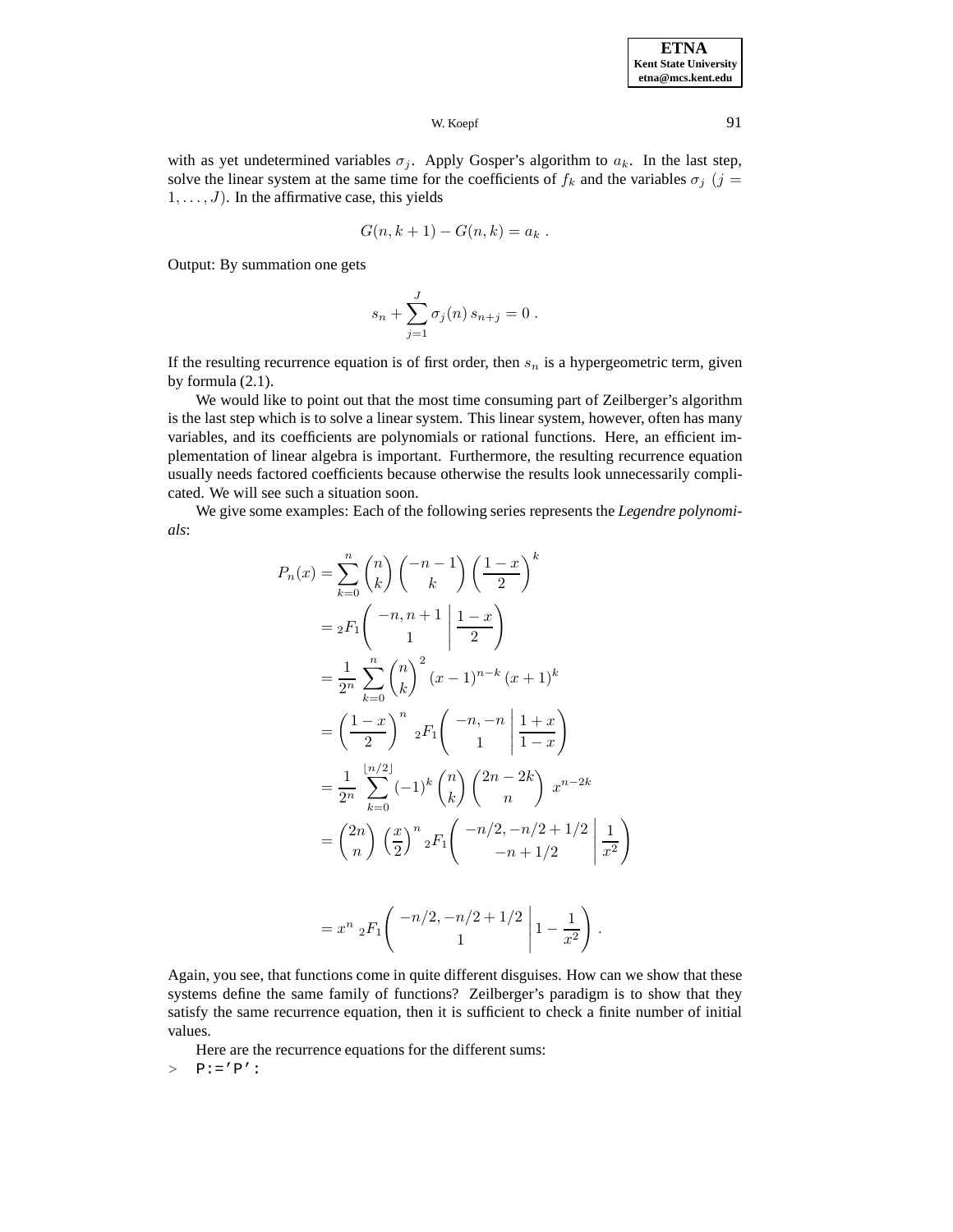<sup>&</sup>gt; sumrecursion(binomial(n,k)\*binomial(-n-1,k)\*((1  $x)/2$ ) $k, k, P(n)$ ;  $(n+2) P(n+2) - (2n+3) x P(n+1) + (n+1) P(n) = 0$ <sup>&</sup>gt; sumrecursion(1/2ˆn\*binomial(n,k)ˆ2\*(x-1)ˆ(n-

 $k$   $*(x+1)^k$ ,  $k$ ,  $P(n)$ ;

$$
(n+2) P(n+2) - (2 n + 3) x P(n+1) + (n+1) P(n) = 0
$$

- <sup>&</sup>gt; sumrecursion(1/2ˆn\*(-1)ˆk\*binomial(n,k)\*
- <sup>&</sup>gt; binomial(2\*n-2\*k,n)\*xˆ(n-2\*k),k,P(n));
	- $(n+2) P(n+2) (2n+3) x P(n+1) + (n+1) P(n) = 0$
- <sup>&</sup>gt; sumrecursion(xˆn\*hyperterm([-n/2,-n/2+1/2],[1],1-  $1/x^2, k), k, P(n)$ ;

$$
(n+2) P(n+2) - (2n+3) x P(n+1) + (n+1) P(n) = 0
$$

We omit the computation of the initial values.

The Sumtohyper procedure of the hsum package is slightly more efficient than 'convert/hypergeom' by converting a series into hypergeometric notation.

<sup>&</sup>gt; Sumtohyper(binomial(n,k)\*binomial(-n-1,k)\*((1-x)/2)ˆk,k);

Hypergeom([n + 1, -n], [1], 
$$
\frac{1}{2} - \frac{1}{2}x
$$
)

- <sup>&</sup>gt; Sumtohyper(1/2ˆn\*binomial(n,k)ˆ2\*(x-1)ˆ(n-k)\*(x+1)ˆk,k);  $\left(\frac{1}{2}\right)$  $\frac{1}{2}x - \frac{1}{2}$ <sup>n</sup> Hypergeom([-n, -n], [1],  $\frac{x+1}{x-1}$ )
- <sup>&</sup>gt; Sumtohyper(1/2ˆn\*(-1)ˆk\*binomial(n,k)\*
- <sup>&</sup>gt; binomial(2\*n-2\*k,n)\*xˆ(n-2\*k),k);

$$
2^{(-n)}
$$
 binomial $(2 n, n) x^n$  Hypergeom $([-\frac{1}{2}n + \frac{1}{2}, -\frac{1}{2}n], [-n + \frac{1}{2}], \frac{1}{x^2})$ .

The above computations show that all the given representations of the Legendre polynomials agree.

To give a more advanced example of an application of Sumtohyper, we compute the hypergeometric representation of the difference  $P_{n+1}(x) - P_n(x)$  of successive Legendre polynomials:

- <sup>&</sup>gt; legendreterm:=binomial(n,k)\*binomial(-n-1,k)\*((1-x)/2)ˆk;  $legentreterm := binomial(n, k) binomial(-n - 1, k) (\frac{1}{2} - \frac{1}{2}x)^k$
- > Sumtohyper(subs(n=n+1,legendreterm)-legendreterm, k);

$$
(x + x n - 1 - n)
$$
 Hypergeom( $[-n, n + 2]$ ,  $[2], \frac{1}{2} - \frac{1}{2}x)$ 

We give more examples of how Zeilberger's algorithm can be applied in rather different situations.

The following recurrence equation of the *Apery numbers ´*

$$
A_n := \sum_{k=0}^n \binom{n}{k}^2 \binom{n+k}{k}^2
$$

was an essential tool in Apéry's proof of the irrationality of

$$
\zeta(3) = \sum_{j=1}^{\infty} \frac{1}{j^3} :
$$

<sup>&</sup>gt; sumrecursion(binomial(n,k)ˆ2\*binomial(n+k,k)ˆ2,k,A(n));  $(n+2)^3 A(n+2) - (3+2 n) (17 n^2 + 51 n + 39) A(n+1) + (n+1)^3 A(n) = 0$ .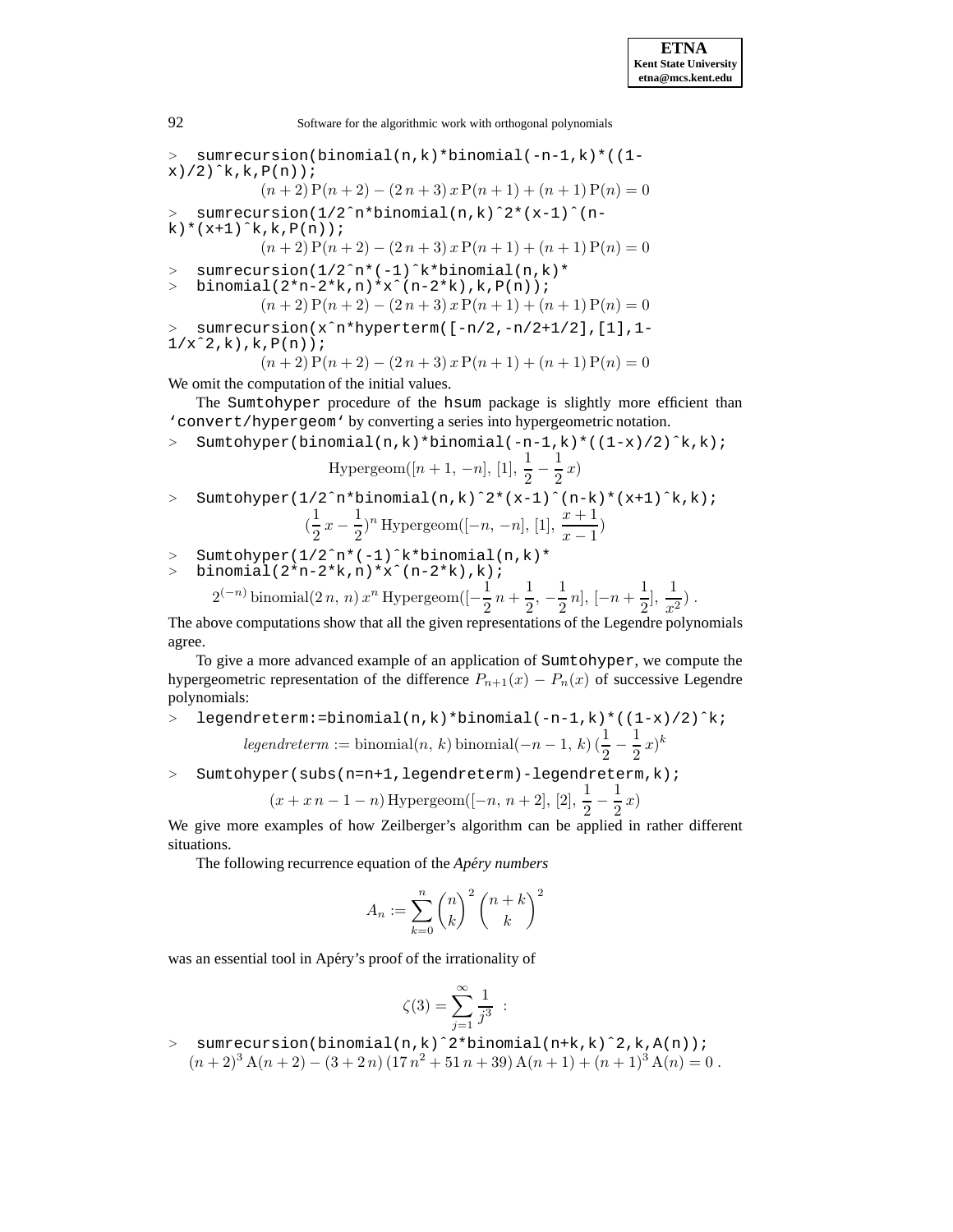*Dougall's identity*

$$
{}_{7}F_{6}\left(\begin{array}{c} a, 1+\frac{a}{2}, b, c, d, 1+2a-b-c-d+n, -n \\\\ \frac{a}{2}, 1+a-b, 1+a-c, 1+a-d, b+c+d-a-n, 1+a+n \end{array}\bigg|1\right) =
$$
\n(2.2) 
$$
\frac{(1+a)_n (1+a-b-c)_n (1+a-b-d)_n (1+a-c-d)_n}{(1+a-b)_n (1+a-c)_n (1+a-d)_n (1+a-b-c-d)_n}
$$

is proven by

<sup>&</sup>gt; sumrecursion(hyperterm([a,1+a/2,b,c,d,1+2\*a-b-c-d+n,-n],  $>$  [a/2,1+a-b,1+a-c,1+a-d,b+c+d-a-n,1+a+n],1,k),k,S(n));

$$
-(a-d+n+1)(n+1+a-c)(n+1-b+a)(-b-c-d+a+n+1)
$$
  
\n
$$
S(n+1)+(1+a+n)(n+1-c+a-d)(n+1-b+a-d)
$$
  
\n
$$
(n-c+a+1-b)S(n) = 0.
$$

From this result, the right-hand side (2.2) of Dougall's identity can be read off directly. The complete computation is performed by

- <sup>&</sup>gt; closedform(hyperterm([a,1+a/2,b,c,d,1+2\*a-b-c-d+n,-n],
- $>$  [a/2,1+a-b,1+a-c,1+a-d,b+c+d-a-n,1+a+n],1,k),k,n);

pochhammer(
$$
a + 1, n
$$
) pochhammer( $-d - c + 1 + a, n$ )  
pochhammer( $-d + 1 - b + a, n$ ) pochhammer( $a + 1 - b - c, n$ )/(  
pochhammer(1 +  $a - d, n$ ) pochhammer(1 +  $a - c, n$ )  
pochhammer(1 +  $a - b, n$ ) pochhammer( $a - d + 1 - b - c, n$ )).

Notice how important rational factorization is for such examples.

The *Wilson polynomials* have the representation<sup>5</sup>

$$
W_n(x) = {}_4F_3\left( \begin{array}{c} -n, a+b+c+d+n-1, a-x, a+x \ a+b, a+c, a+d \end{array} \middle| 1 \right).
$$

They include all classical systems like the Jacobi and Hahn polynomials. We get

- <sup>&</sup>gt; sumrecursion(hyperterm([-n,a+b+c+d+n-1,a-x,a+x],
- $>$  [a+b,a+c,a+d], $1, k$ ), $k, W(n)$ );

$$
\begin{array}{l} \left(d+a+n+1\right)(n+1+a+c)\left(n+b+1+a\right)(a+2\,n+c+b+d\right)\\ \left(a+b+c+d+n\right)\mathbf{W}(n+2)-(2\,n+1+a+b+c+d)(8\,c\,dn\\ +8\,b\,d\,n+b\,d\,a^{2}+8\,b\,c\,n+3\,b^{2}\,n+b\,c\,a^{2}+2\,b^{2}\,d+6\,a\,n\,b\,c\right.\\ +7\,d\,n^{2}+6\,b\,n\,c\,d+3\,d^{2}\,n+2\,c\,d^{2}+2\,b\,d^{2}+7\,c\,n^{2}+3\,c^{2}\,n\\ +2\,c^{2}\,d+2\,b\,c^{2}+7\,b\,n^{2}+2\,b^{2}\,c+7\,a\,n^{2}+8\,a\,d\,n+4\,n^{3}\,a\\ +2\,d^{2}\,n^{2}+4\,d\,n^{3}+2\,c^{2}\,n^{2}+4\,c\,n^{3}+2\,b^{2}\,n^{2}+4\,b\,n^{3}+6\,a\,n\,b\,d\\ +b^{2}+c^{2}+8\,a\,c\,n+d^{2}+8\,a\,b\,n+4\,a\,b\,c+2\,a\,b+6\,a\,n\,c\,d\\ +b\,c\,d^{2}+b\,c^{2}\,d+a\,b^{2}\,d+2\,a\,b^{2}\,n+a\,c\,d^{2}+2\,a\,c^{2}\,n+a\,b\,d^{2}\\ +a\,b^{2}\,c+a\,b\,c^{2}+b^{2}\,c\,d+4\,a\,b\,c\,d+a\,c^{2}\,d+3\,a^{2}\,n+b\,b\,n^{2}\,a\\ +6\,b\,n^{2}\,d+6\,b\,n^{2}\,c+2\,b^{2}\,n\,d+2\,b^{2}\,n\,c+4\,n^{3}+2\,n^{4}+2\,c^{2}\,n\,b\\ +2\,a\,d^{2}+2\,a\,c^{2}+2\,a\,b^{2}+6\,c\,n^{2}\,a+6\,c\
$$

 $^5$  Sometimes a different standardization is used. But this is not essential.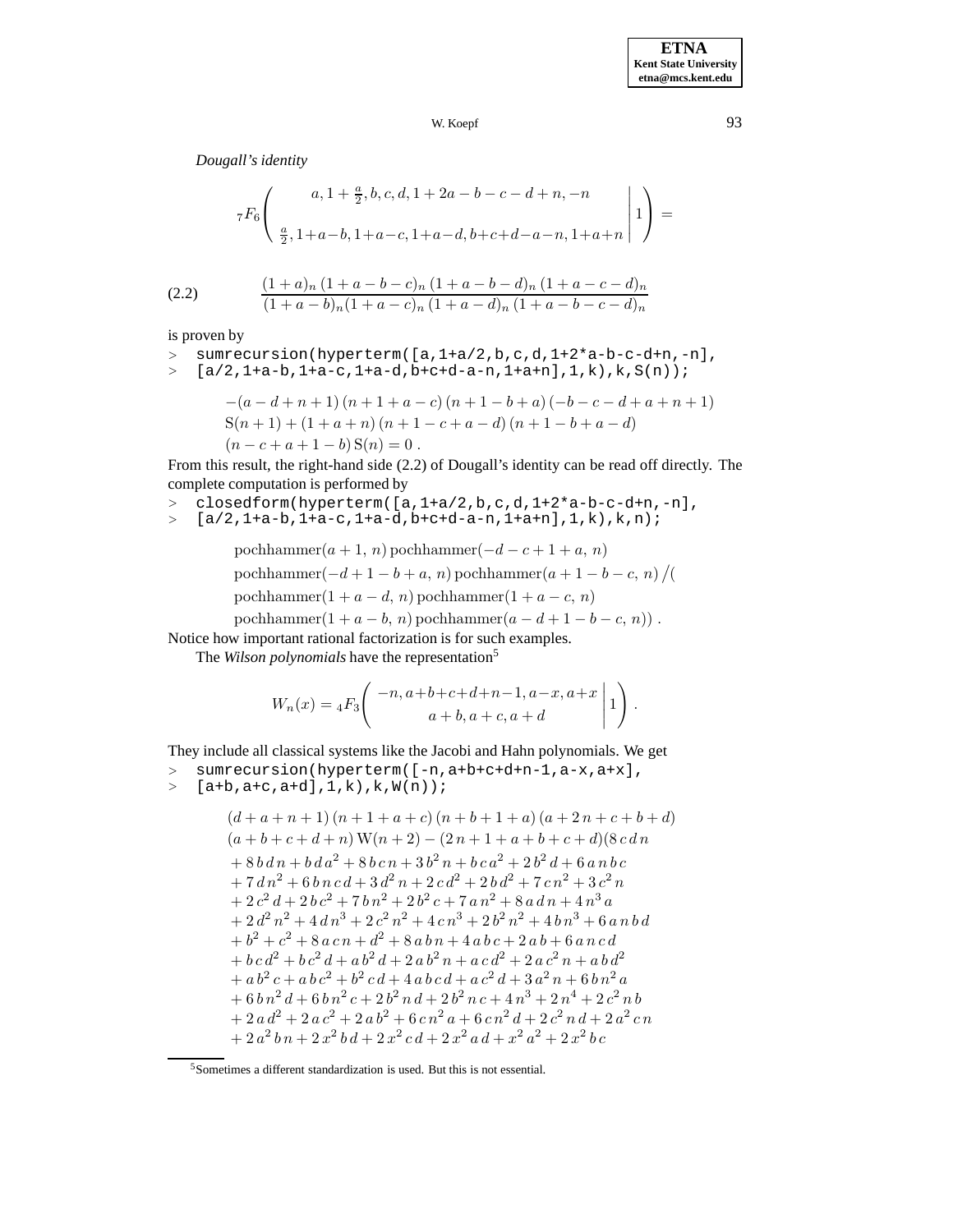$$
+ 2x2 ac + x2 d2 + 2x2 ab + x2 b2 + x2 c2 + 4 b c d + 2 d2 n c + 2 d2 n b + 2 a2 d + 6 d n2 a + 4 a b d + 2 n2 + 2 a2 b + 2 a2 c + 2 b c + 4 a c d + 2 a d2 n + a2 + 2 a c + 3 b n + 2 b d + 2 c d + 3 d n + 2 a d + 2 a2 d n + 3 a n + 4 a x2 n + 4 b x2 n + 4 c x2 n + 4 d x2 n + 4 x2 n2 + 2 a x2 + 2 b x2 + 2 c x2 + 2 d x2 + 4 x2 n + 3 c n + 2 a2 n2 + c d a2)W(n + 1) + (n + 1) (n + d + c) (n + b + d) (n + b + c) (d + 2 n + a + b + c + 2) W(n) = 0,
$$

a recurrence equation for  $W_n(x)$  which, however, is rather complicated since the middle coefficient admits no rational factorization.

One knows from the theory that the recurrence equation has a special form which can be found by the command Sumrecursion:

<sup>&</sup>gt; Sumrecursion(hyperterm([-n,n+a+b+c+d-1,a+x,a-x],  $>$  [a+b,a+c,a+d],1,k), $k, W(n,x)$ ;  $(x - a) (a + x) W(n, x) = ((a + d + n) (n + a + c) (n + b + a))$  $(a + b + c + d + n - 1) W(n + 1, x)$  /(  $(a + 2n + c + b + d) (2n + b + a + c + d - 1)) - ($  $(a+d+n)(n+a+c)(n+b+a)(a+b+c+d+n-1)$ 

$$
\frac{(a+2n+c+b+d)(2n+b+a+c+d-1)}{(a+d+c-1)(n+b+d-1)(n+b-1+c)n} + \frac{(n+d+c-1)(n+b+d-1)(n+b-1+c)n}{(2n+b+a+c+d-1)(2n-2+b+d+a+c)}\nW(n, x) +\n\frac{(n+d+c-1)(n+b+d-1)(n+b-1+c)nW(n-1, x)}{(2n+b+a+c+d-1)(2n-2+b+d+a+c)}.
$$

A similar recurrence equation exists in  $x$ :

- <sup>&</sup>gt; Sumrecursion(hyperterm([-n,n+a+b+c+d-1,a+x,a-x],
- $>$  [a+b,a+c,a+d],1,k),k, $W(x, n)$ ;

$$
(a+b+c+d+n-1) n W(x, n) =
$$
  
\n
$$
\frac{1}{2} \frac{(x+d)(x+c)(x+b)(a+x) W(x+1, n)}{(2x+1)x}
$$
  
\n
$$
(\frac{1}{2} \frac{(x+d)(x+c)(x+b)(a+x)}{(2x+1)x} + \frac{1}{2} \frac{(x-d)(x-c)(x-b)(x-a)}{(-1+2x)x})
$$
  
\n
$$
W(x, n) + \frac{1}{2} \frac{(x-d)(x-c)(x-b)(x-a) W(x-1, n)}{(-1+2x)x}.
$$

*Clausen's formula*

$$
{}_{2}F_{1}\left(\left.\frac{a,b}{a+b+1/2}\,\right|x\right)^{2} = {}_{3}F_{2}\left(\left.\frac{2a,2b,a+b}{a+b+1/2,2a+2b}\,\right|x\right)
$$

gives the cases when the square of a  ${}_2F_1$  function is a  ${}_3F_2$ . The right-hand side is deduced from the left-hand side by

- > sumrecursion(hyperterm([a,b],[a+b+1/2],x,j)\*<br>> hyperterm([a,b],[a+b+1/2],x,k-j),j,C(k));
- $hyperterm([a,b],[a+b+1/2],x,k-j),j,C(k))$ ;

$$
-(k+1)(2 a + 1 + 2 b + 2 k) (2 a + 2 b + k) C(k+1)+ 2 x (k+2 b) (k+2 a) (a+b+k) C(k) = 0
$$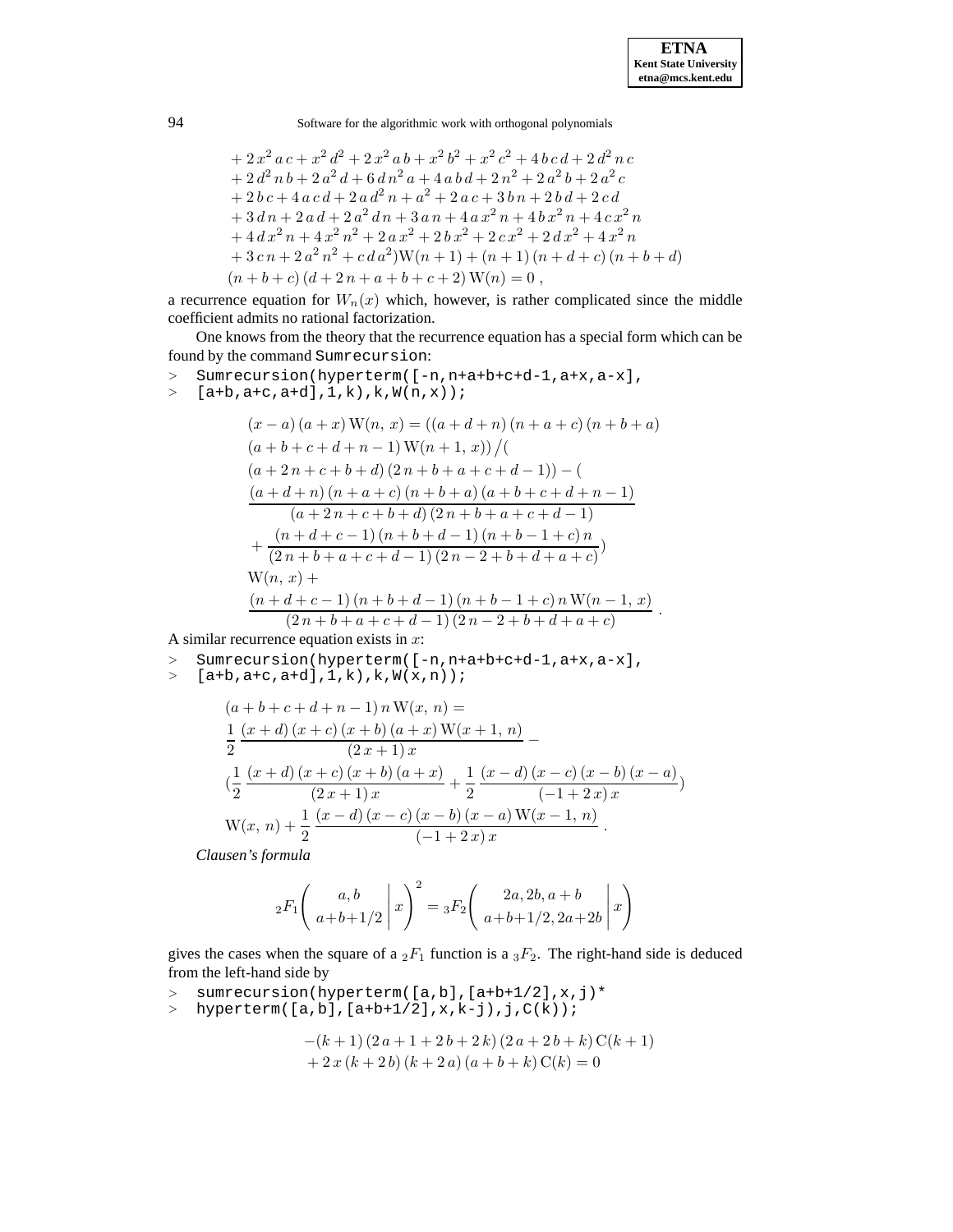W. Koepf 95

computing the coefficient of the Cauchy product. The resulting hypergeometric term summand of the right-hand side can be obtained in one step by<sup>6</sup>

- >  $\text{Closedform}(\text{hyperterm}([a,b],[a+b+1/2],x,j)*$ <br>> hyperterm([a,b],[a+b+1/2],x,k-i),i,k);
- <sup>&</sup>gt; hyperterm([a,b],[a+b+1/2],x,k-j),j,k);

Hyperterm([2 b, 2 a, b + a], [a + b + 
$$
\frac{1}{2}
$$
, 2 a + 2 b], x, k)

The computation of a specific *Feynman diagram* [7] yields the representation

$$
V(\alpha, \beta, \gamma) = (-1)^{\alpha + \beta + \gamma} \cdot \frac{\Gamma(\alpha + \beta + \gamma - d/2)\Gamma(d/2 - \gamma)\Gamma(\alpha + \gamma - d/2)\Gamma(\beta + \gamma - d/2)}{\Gamma(\alpha)\Gamma(\beta)\Gamma(d/2)\Gamma(\alpha + \beta + 2\gamma - d)(m^2)^{\alpha + \beta + \gamma - d}}
$$

$$
\cdot {}_{2}F_{1}\left(\begin{array}{cc} \alpha + \beta + \gamma - d, & \alpha + \gamma - d/2\\ \alpha + \beta + 2\gamma - d \end{array} \bigg| z\right) .
$$

Since one is interested to compute this function for  $\alpha, \beta, \gamma \in \mathbb{N}$ , and since the computation is easy for  $\alpha, \beta, \gamma \in \{0, 1\}$ , recurrence equations in these variables can be used. Here is one in β:

- > sumrecursion((-1)^(alpha+beta+gamma)\*
- <sup>&</sup>gt; GAMMA(alpha+beta+gamma-d/2)\*GAMMA(d/2-gamma)\*

<sup>&</sup>gt; GAMMA(alpha+gamma-d/2)\*GAMMA(beta+gamma-d/2)/

- >  $(GAMMA(alpha)*GAMMA(beta)*GAMMA(d/2)*$
- <sup>&</sup>gt; GAMMA(alpha+beta+2\*gamma-d)\*(mˆ2)ˆ(alpha+beta+gamma-d))\*
- <sup>&</sup>gt; hyperterm([alpha+beta+gamma-d,
- <sup>&</sup>gt; alpha+gamma-d/2],[alpha+beta+2\*gamma-d],z,k),k,V(beta));

$$
8\beta m^4 (\beta + 1) (\alpha + \beta + 1 + \gamma - d) z V(\beta + 2) + 2\beta m^2
$$
  
\n
$$
(4\gamma + 2 z \beta + 2 z - z d + 2 \alpha + 2 \beta - 2 d) (2\alpha + 2 \beta + 2 + 2 \gamma - d)
$$
  
\n
$$
V(\beta + 1) +
$$
  
\n
$$
(2\alpha + 2 \beta + 2 \gamma - d) (2\gamma - d + 2 \beta) (2\alpha + 2 \beta + 2 + 2 \gamma - d) V(\beta)
$$
  
\n= 0.

Similarly, one obtains recurrence equations in  $\alpha$  and  $\gamma$ .

In some instances, Zeilberger's algorithm does not find the recurrence equation of lowest order. Assume, for example, that we want to deduce the right-hand side from the left-hand side of the identity

$$
S_n = \sum_{k=0}^n (-1)^k \binom{n}{k} \binom{3k}{n} = (-3)^n .
$$

Therefore, by Zeilberger's algorithm we compute a recurrence equation

<sup>&</sup>gt; RE:=sumrecursion((-1)ˆk\*binomial(n,k)\*binomial(3\*k,n),k,S(n));  $RE := 2(3 + 2n)S(n + 2) + 3(7 + 5n)S(n + 1) + 9(n + 1)S(n) = 0$ 

$$
RL := 2(3 + 2n)S(n + 2) + 3(1 + 3n)S(n + 1) + 9(n + 1)S(n) =
$$

and apply Petkovšek's algorithm to find its hypergeometric term solutions

<sup>&</sup>gt; rechyper(RE,S(n));

$$
\{-3\}
$$

which gives the term ratio  $S_{n+1}/S_n$  of the resulting hypergeometric term. Here is another application of Petkovšek's algorithm:

 $\angle$  RE:=(n+4)\*s(n+2)+s(n+1)-(n+1)\*s(n)=0;  $RE := (n+4) s(n+2) + s(n+1) - (n+1) s(n) = 0$ 

<sup>6</sup>The Closedform procedure differs from the closedform procedure in that the hypergeometric term is not evaluated.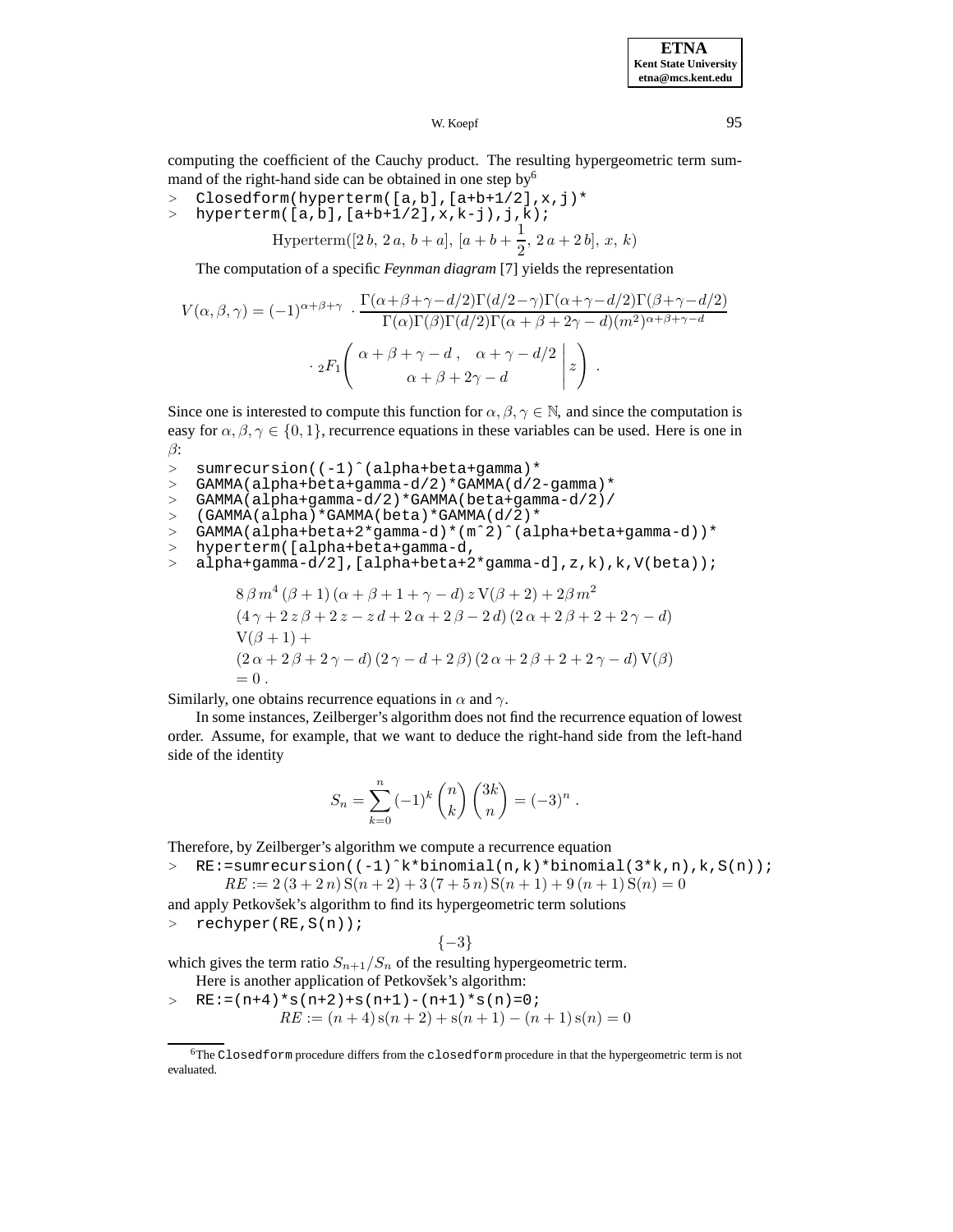96 Software for the algorithmic work with orthogonal polynomials

<sup>&</sup>gt; rechyper(RE,s(n));

 $\{\frac{n+1}{n+3}, -\frac{(5+2n)(n+1)}{(3+2n)(n+3)}\}$ .

If continuous variables are involved, one can also compute *holonomic differential equations* for sums by a Zeilberger type algorithm which is implemented in the sumdiffeq procedure.

We use some of the series representations of the Legendre polynomials to deduce the corresponding differential equation:

<sup>&</sup>gt; sumdiffeq(binomial(n,k)\*binomial(-n-1,k)\*((1  $x)/2$ ) $\hat{}$ k, k,  $P(x)$ );

$$
-(-1+x)(x+1)\left(\frac{\partial^2}{\partial x^2}P(x)\right) - 2x\left(\frac{\partial}{\partial x}P(x)\right) + P(x)n(n+1) = 0
$$

<sup>&</sup>gt; sumdiffeq(1/2ˆn\*binomial(n,k)ˆ2\*(x-1)ˆ(n $k$ ) \* (x+1) ^k, k,  $P(x)$ );

$$
-(-1+x)(x+1)(\frac{\partial^2}{\partial x^2}P(x)) - 2x(\frac{\partial}{\partial x}P(x)) + P(x)n(n+1) = 0.
$$

To show a quadratic transformation like

$$
{}_2F_1\left(\begin{array}{c} a,b \\ 2b \end{array} \middle| \frac{4x}{(1+x)^2}\right) = (1+x)^{2a} \cdot {}_2F_1\left(\begin{array}{c} a,a-b+1/2 \\ b+1/2 \end{array} \middle| x^2\right),
$$

we prove that both sides satisfy the same differential equation, and show that enough initial values agree:

 $>$  sumdiffeq(hyperterm([a,b],[2\*b],4\*x/(1+x)^2,k),k,Q(x));

$$
-x (x - 1) (1 + x)^{2} \left(\frac{\partial^{2}}{\partial x^{2}} Q(x)\right) + 2 (1 + x) (-x^{2} + b x^{2} - 2 x a + b) \left(\frac{\partial}{\partial x} Q(x)\right) + 4 Q(x) (x - 1) ab = 0
$$

<sup>&</sup>gt; sumdiffeq((1+x)ˆ(2\*a)\*hyperterm([a,a $b+1/2$ ],  $[b+1/2]$ ,  $x^2$ ,  $k$ ),  $k$ ,  $Q(x)$ ;

$$
-x (x - 1) (1 + x)^{2} \left(\frac{\partial^{2}}{\partial x^{2}} Q(x)\right) + 2 (1 + x) (-x^{2} + bx^{2} - 2 x a + b) \left(\frac{\partial}{\partial x} Q(x)\right) + 4 Q(x) (x - 1) ab = 0
$$

 $>$  eval([hypergeom([a,b],[2\*b],4\*x/(1+x)^2)=

$$
> (1+x)^{2} (2*a)*hypergeom([a,a-b+1/2],[b+1/2],x^2),
$$

$$
> diff(hypergeom([a,b],[2*b],4*x/(1+x)^2)=
$$

$$
= (1+x)^{2}(2*a)*hypergeom([a,a-b+1/2],[b+1/2],x^2),x)],x=0);
$$
  
[1 = 1, 2a = 2a].

On p. 258 in Ramanujan's second notebook one finds the identity

$$
{}_2F_1\left(\begin{array}{c} \frac{1}{3}, \frac{2}{3} \\ 1 \end{array} \middle| 1 - \left(\frac{1-x}{1+2x}\right)^3\right) = (1+2x) {}_2F_1\left(\begin{array}{c} \frac{1}{3}, \frac{2}{3} \\ 1 \end{array} \middle| x^3\right).
$$

With Garvan [8] we can ask the question: For which  $A, B, C, a, b, c, d$  is

$$
{}_2F_1\left(\begin{array}{c} A, B \\ C \end{array} \middle| 1 - \left(\frac{1-x}{1+2x}\right)^3\right) = (1+2x)^d {}_2F_1\left(\begin{array}{c} a, b \\ c \end{array} \middle| x^3\right)?
$$

A computation with Maple gives

$$
\text{first:}= \text{hyperterm}(\text{[A,B]}, \text{[C]}, 1 - ((1-x)/(1+2*x))^3, k);
$$
\n
$$
\text{pochhammer}(A, k) \text{pochhammer}(B, k) (1 - \frac{(1-x)^3}{(1+2x)^3})^k
$$
\n
$$
\text{first:} = \text{pochhammer}(C, k) k!
$$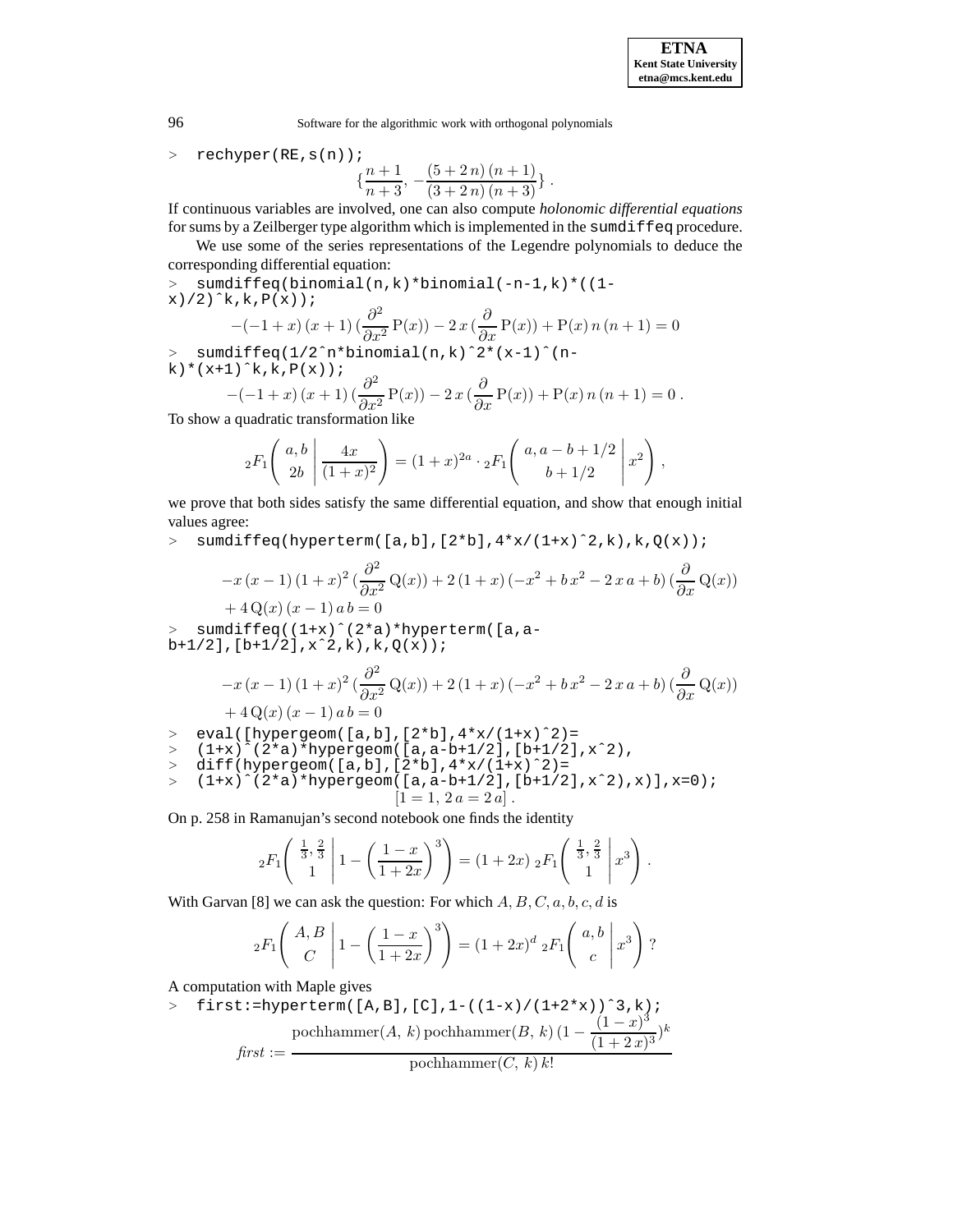W. Koepf 97

- $>$  second:=(2\*x+1)^d\*hyperterm([a,b],[c],x^3,k);  $second := \frac{(1+2x)^d$  pochhammer(a, k) pochhammer(b, k)  $(x^3)^k$ pochhammer $(c, k) k!$
- > DE1:=sumdiffeq(first,k,S(x));

$$
DE1 := x (x - 1) (1 + x + x2) (1 + 2x)2 (\frac{\partial^{2}}{\partial x^{2}} S(x)) + (1 + 2x)(4x^{4} + 9Bx^{3}
$$
  
+ 9 A x<sup>3</sup> - 8 C x<sup>3</sup> + 3x<sup>3</sup> - 12 C x<sup>2</sup> + 9 B x<sup>2</sup> + 9 A x<sup>2</sup> + 3x<sup>2</sup> - x  
- 6 C x + 9 A x + 9 B x - C)( $\frac{\partial}{\partial x} S(x)$ ) + 9 (x - 1)<sup>2</sup> B A S(x) = 0

> DE2:=sumdiffeq(second,k,S(x));

$$
DE2 := x (x - 1) (1 + x + x2) (1 + 2 x)2 (\frac{\partial^{2}}{\partial x^{2}} S(x)) + (1 + 2 x) (2 x4 + 6 x4- 4 dx4 + 6 a x4 + 3 b x3 + 3 a x3 + x3 - 6 c x + 4 x + 4 d x + 2- 3 c) (\frac{\partial}{\partial x} S(x)) + (-12 x4 a d + 36 b a x4 + 4 d2 x4 - 12 x4 b d- 2 x3 d - 6 x3 a d + 36 b a x3 - 6 x3 b d + 9 b a x2 - 12 d x - 4 d2 x+ 12 c x d + 6 c d - 4 d) S(x) = 0
$$

<sup>&</sup>gt; DE:=collect(lhs(DE1)-lhs(DE2),[S(x),diff(S(x),x)]);

$$
DE := ((1 + 2x)(4x4 + 9Bx3 + 9Ax3 - 8Cx3 + 3x3 - 12Cx2 + 9Bx2+ 9Ax2 + 3x2 - x - 6Cx + 9Ax + 9Bx - C) - (1 + 2x)(2x4+ 6bx4 - 4dx4 + 6ax4 + 3bx3 + 3ax3 + x3 - 6cx + 4x + 4dx+ 2 - 3c))(\frac{\partial}{\partial x}S(x)) + (9(x - 1)2B A + 12x4 a d - 36b a x4- 4d2x4 + 12x4b d + 2x3d + 6x3 a d - 36b a x3 + 6x3b d- 9ba x2 + 12dx + 4d2x - 12cx d - 6cd + 4d)S(x)
$$

<sup>&</sup>gt; firstcoeff:=collect(frontend(coeff,[DE,S(x)]),x);

$$
firstcoeff := (12 ad - 36 ba - 4 d2 + 12 bd) x4
$$
  
+ (2 d + 6 a d - 36 ba + 6 bd) x<sup>3</sup> + (-9 ba + 9 B A) x<sup>2</sup>  
+ (-18 B A + 12 d + 4 d<sup>2</sup> - 12 cd) x + 9 B A - 6 cd + 4 d

<sup>&</sup>gt; secondcoeff:=collect(frontend(coeff,[DE,diff(S(x),x)]),x);

 $secondcoeff := (4-12b+8d-12a)x^5$  $+(6+18B+18A-16C+4d-12a-12b)x<sup>4</sup>$  $+ (-3 b - 3 a + 8 + 27 B + 27 A - 32 C) x^3$  $+(12 c - 7 - 8 d - 24 C + 27 B + 27 A) x^2$  $+ (-9 - 8C + 9A + 9B - 4d + 12c)x - C - 2 + 3c$ 

<sup>&</sup>gt; LIST:={coeffs(firstcoeff,x)} union {coeffs(secondcoeff,x)};

 $LIST := \{12 a d - 36 b a - 4 d^2 + 12 b d, 9 B A - 6 c d + 4 d,$  $-9 b a + 9 B A$ ,  $-18 B A + 12 d + 4 d<sup>2</sup> - 12 c d$ ,  $6 + 18B + 18A - 16C + 4d - 12a - 12b$ ,  $4 - 12b + 8d - 12a$ ,  $-3 b - 3 a + 8 + 27 B + 27 A - 32 C$  $-9 - 8C + 9A + 9B - 4d + 12c,$  $12 c - 7 - 8 d - 24 C + 27 B + 27 A$ ,  $-C - 2 + 3 c$ ,  $2 d + 6 a d - 36 b a + 6 b d$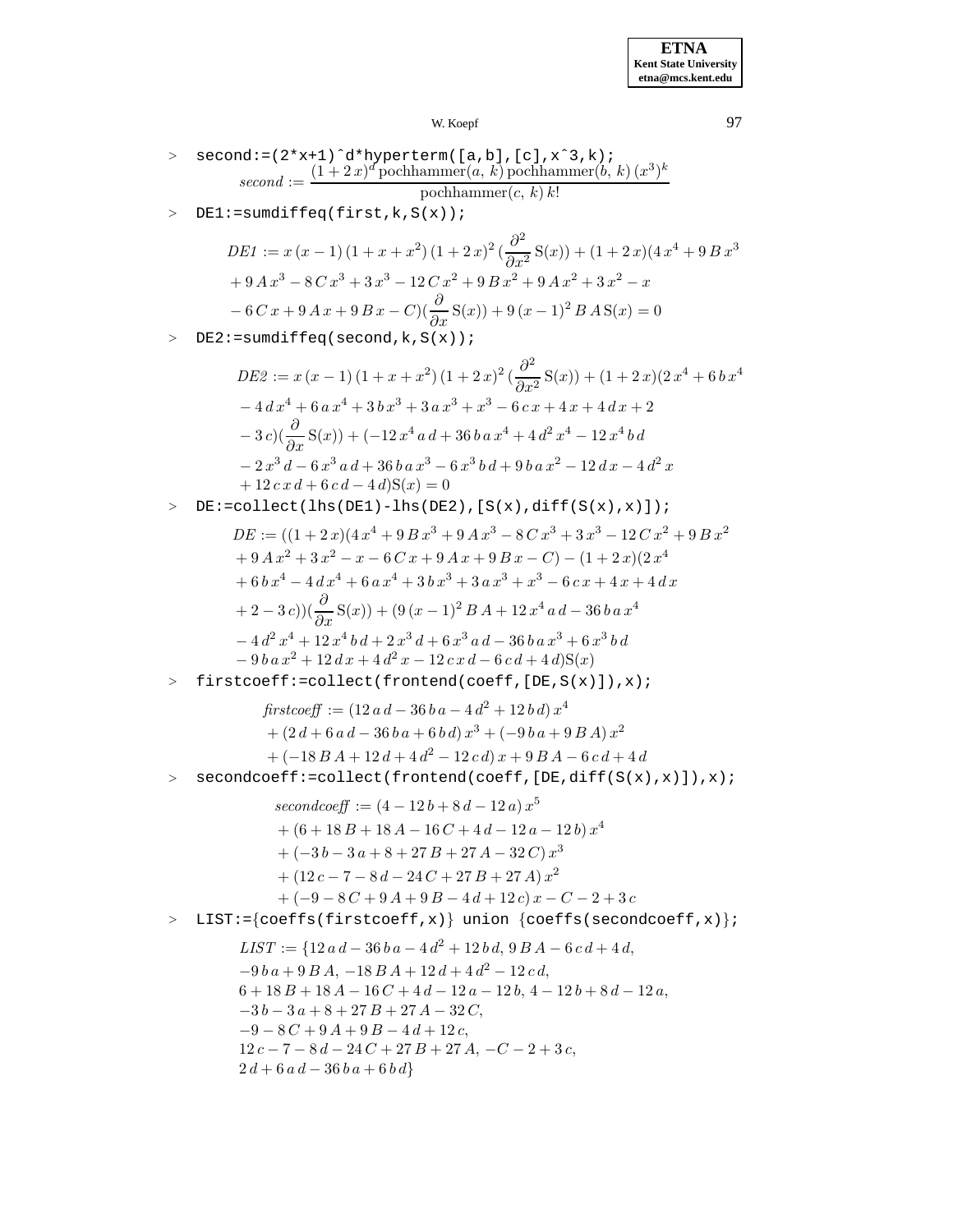$$
\begin{aligned}\n&\text{solve (LIST, }\{A, B, C, a, b, c, d\})\n\end{aligned}; \\
\{d = d, B = \frac{1}{3}d, A = \frac{1}{3}d + \frac{1}{3}, b = \frac{1}{3}d, C = \frac{1}{2} + \frac{1}{2}d, a = \frac{1}{3}d + \frac{1}{3}, c = \frac{5}{6} + \frac{1}{6}d\}, \\
\{d = d, B = \frac{1}{3}d, A = \frac{1}{3}d + \frac{1}{3}, b = \frac{1}{3}d + \frac{1}{3}, C = \frac{1}{2} + \frac{1}{2}d, a = \frac{1}{3}d, \\
c = \frac{5}{6} + \frac{1}{6}d\}, \{d = d, B = \frac{1}{3}d + \frac{1}{3}, b = \frac{1}{3}d, C = \frac{1}{2} + \frac{1}{2}d, a = \frac{1}{3}d + \frac{1}{3}, \\
c = \frac{5}{6} + \frac{1}{6}d, A = \frac{1}{3}d\}, \{d = d, B = \frac{1}{3}d + \frac{1}{3}, b = \frac{1}{3}d + \frac{1}{3}, C = \frac{1}{2} + \frac{1}{2}d, \\
a = \frac{1}{3}d, c = \frac{5}{6} + \frac{1}{6}d, A = \frac{1}{3}d\}. \n\end{aligned}
$$

This leads to the unique solution

$$
{}_2F_1\left(\left.\frac{d/3,(1+d)/3}{(1+d)/2}\right|1-\left(\frac{1-x}{1+2x}\right)^3\right)=(1+2x)^d {}_2F_1\left(\left.\frac{d/3,(1+d)/3}{(5+d)/6}\right|x^3\right)
$$

since the hypergeometric functions are symmetric in their upper parameters. Note that this is exactly the computation from  $\S$  1.3. In this problem, a nonlinear system had to be solved.

There is a theory of *basic* hypergeometric (q-hypergeometric) terms  $A_k$  for which  $A_{k+1}/A_k$  is rational in  $q^k$ . For almost all the results and algorithms corresponding q-versions exist.

The corresponding series is called the *basic hypergeometric series*

$$
{}_r\phi_s\left(\begin{array}{cccc}a_1&a_2&\cdots&a_r\\b_1&b_2&\cdots&b_s\end{array}\bigg|q,x\right):=\sum_{k=0}^\infty A_kx^k=
$$

$$
\sum_{k=0}^{\infty} \frac{(a_1;q)_k \cdot (a_2;q)_k \cdots (a_r;q)_k x^k}{(b_1;q)_k (b_2;q)_k \cdots (b_s;q)_k (q;q)_k} \left( (-1)^k q^{\binom{k}{2}} \right)^{1+s-r}
$$

where  $(a;q)_k := \prod^{k-1}$  $\tilde{j=0}$  $(1 - a q<sup>j</sup>)$  is the q-Pochhammer-Symbol.  $A_k$  is a q-hypergeometric *term* and fulfills the recurrence equation ( $k \in \mathbb{N}$ )

$$
A_{k+1} := \frac{(1 - a_1 q^k) \cdots (1 - a_r q^k)}{(1 - b_1 q^k) \cdots (1 - b_s q^k)(1 - q^{k+1})} \cdot A_k
$$

with the initial value  $A_0 := 1$ .

All classical orthogonal polynomial families have at least one, but most families possess many q-analogues.

The q-analogue of Zeilberger's algorithm gives for example for the q*-Laguerre polynomials*

$$
L_n^{(\alpha)}(x;q)=\frac{\left(q^{\alpha+1};q\right)_n}{\left(q;q\right)_n}\,{}_1\phi_1\left(\begin{array}{c}q^{-n}\\q^{\alpha+1}\end{array}\bigg|\,q,-xq^{n+\alpha+1}\right),
$$

the recurrence equation

<sup>&</sup>gt; read 'qsum.mpl';

*Copyright 1998*, *Harald Boeing* & *Wolfram Koepf*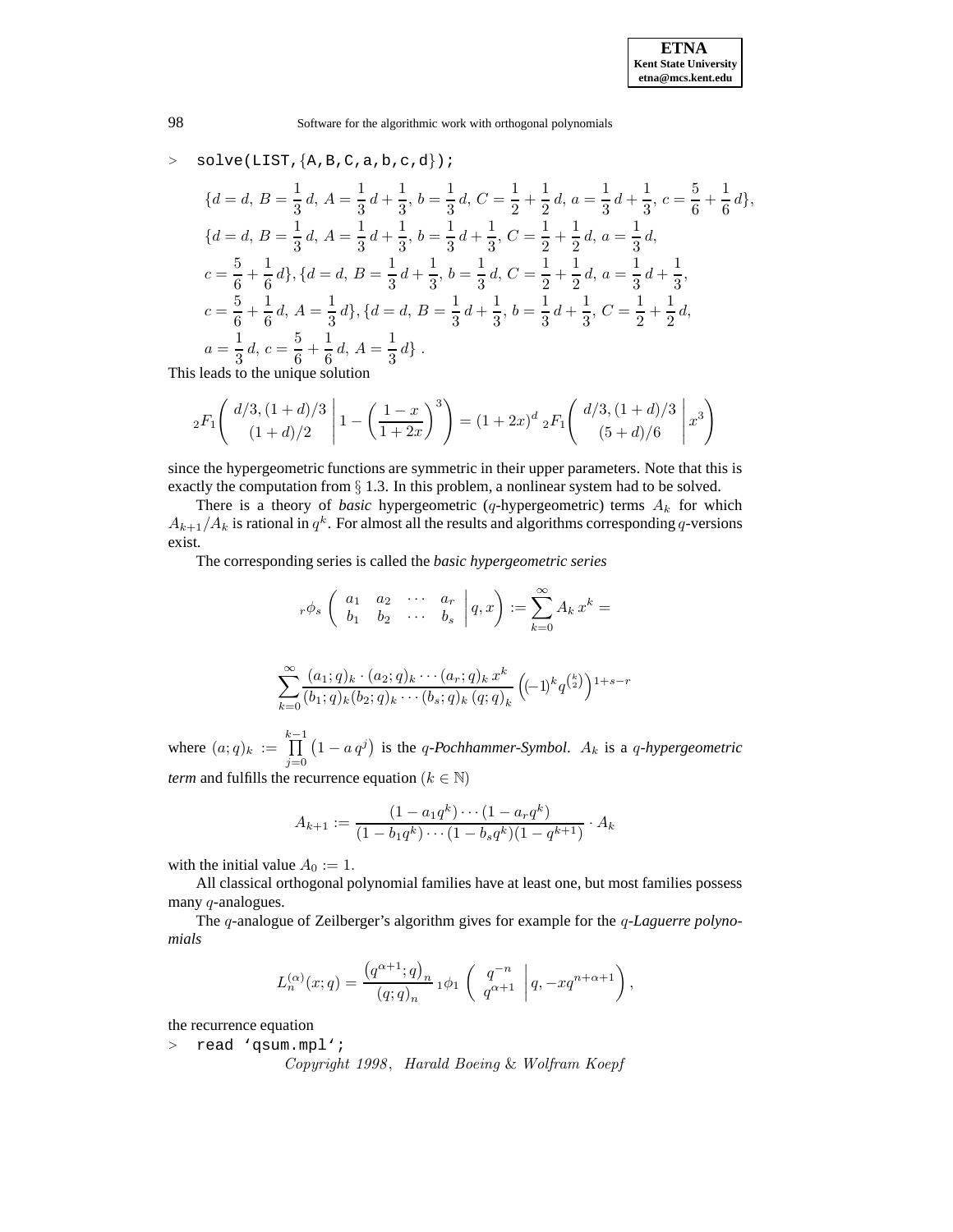## *Konrad* − *Zuse* − *Zentrum Berlin*

<sup>&</sup>gt; qsumrecursion(qpochhammer(qˆ(alpha+1),q,n)/qpochhammer(q,q,n)\* <sup>&</sup>gt; qphihyperterm([qˆ(-n)],[qˆ(alpha+1)],q,-  $\mathtt{x}\mathtt{*q}\mathtt{^*}(\mathtt{n}\mathtt{+alpha}\mathtt{+1})$  ,  $\mathtt{k})$  ,  $> q, k, L(n)$ ;  $-q(-1+q^n)\mathop{\rm L}(n)+(-q^2+q^{(2\,n+\alpha)}\,x-q+q^{(n+\alpha+1)}+q^{(1+n)})\mathop{\rm L}(n-1)$ 

+
$$
q(q - q^{(\alpha+n)})
$$
 L $(n-2) = 0$ .

The  $q$ -analogue of Zeilberger's algorithm generates a third order recurrence equation for the left-hand side of Jackson's  $q$ -analogue of Dixon's identity

$$
\sum_{k=-n}^{n}(-1)^{k}\begin{bmatrix}n+b\\ n+k\end{bmatrix}_{q}\begin{bmatrix}n+c\\ c+k\end{bmatrix}_{q}\begin{bmatrix}b+c\\ b+k\end{bmatrix}_{q}q^{\frac{k(3k-1)}{2}}=\frac{(q;q)_{n+b+c}}{(q;q)_{n}\ (q;q)_{b}\ (q;q)_{c}}:
$$

<sup>&</sup>gt; term:=(-1)ˆk\*qbinomial(n+b,n+k,q)\*qbinomial(n+c,c+k,q)\*

<sup>&</sup>gt; qbinomial(b+c,b+k,q)\*qˆ(k\*(3\*k-1)/2);

$$
term := (-1)^k \text{ qbinomial}(n + b, n + k, q) \text{ qbinomial}(n + c, c + k, q)
$$
  
qbinomial $(b + c, b + k, q) q^{(1/2k (3k-1))}$ 

## <sup>&</sup>gt; RE:=qsumrecursion(term,q,k,S(n));

$$
RE := -(-q^{(2\,n)} + q) (q^n + 1) (-1 + q^n) q^3 S(n) - (q^5 - q^{(4+n+c+b)} + q^4
$$
  
+  $q^{(3+2\,n+b)} + q^{(3+2\,n+c)} - q^{(3+2\,n)} - q^{(3+c+b+n)}$   
-  $q^{(3+n+b)} - q^{(3+n+c)} + q^3 + q^{(2\,n+b+2)} + q^{(2\,n+c+2)}$   
-  $q^{(2\,n+c+2+b)} - q^{(3\,n+c+2)} - q^{(3\,n+2)} - q^{(3\,n+b+2)}$   
+  $q^{(b+c+2+4\,n)} - q^{(3\,n+1)} + q^{(1+4\,n+c+b)} + q^{(4\,n+c+b)})q$   
 $S(n-1) + (q^{(2+2\,n)} - q^{(3\,n+c+b)} + q^{(2\,n+b+2)} + q^4$   
-  $q^{(4+n+c+b)} - q^{(3\,n+1+c+b)} - q^{(3+n+b)} + q^{(3+2\,n+b)} + q^6$   
+  $q^5 - q^{(3\,n+c+2+b)} - q^{(4+n+b)} + q^{(2\,n+c+2)} - q^{(3+n+c)}$   
+  $q^{(3+2\,n+c)} - q^{(4+n+c)})(q - q^{(n+c+b)}) S(n-2) -$   
 $(q - q^{(n+c+b)}) (q^2 - q^{(n+c)}) (q^2 - q^{(n+c)})$   
 $S(n-3) = 0$ .

The  $q$ -analogue of Petkovšek's algorithm decides whether a  $q$ -holonomic recurrence equation has  $q$ -hypergeometric term solutions. It finds the right-hand side of the  $q$ -analogue of Dixon's identity:

> 
$$
\text{qrecsolve}(\text{RE}, q, S(n))
$$
;  
\n
$$
[[(q^{(n+1)} - 1)S(n+1) + (-q^{(1+c+b+n)} + 1)S(n) = 0]].
$$

In many cases much simpler is Paule's *creative symmetrizing*. With this method, we symmetrize the summand, and get the result in one step.

- <sup>&</sup>gt; M:=qsimpcomb(subs(k=-k,term)/term);  $M := a^k$
- <sup>&</sup>gt; qsumrecursion((1+M)/2\*term,q,k,S(n));  $(1 - q^n) S(n) + (q^{(n+c+b)} - 1) S(n-1) = 0$ .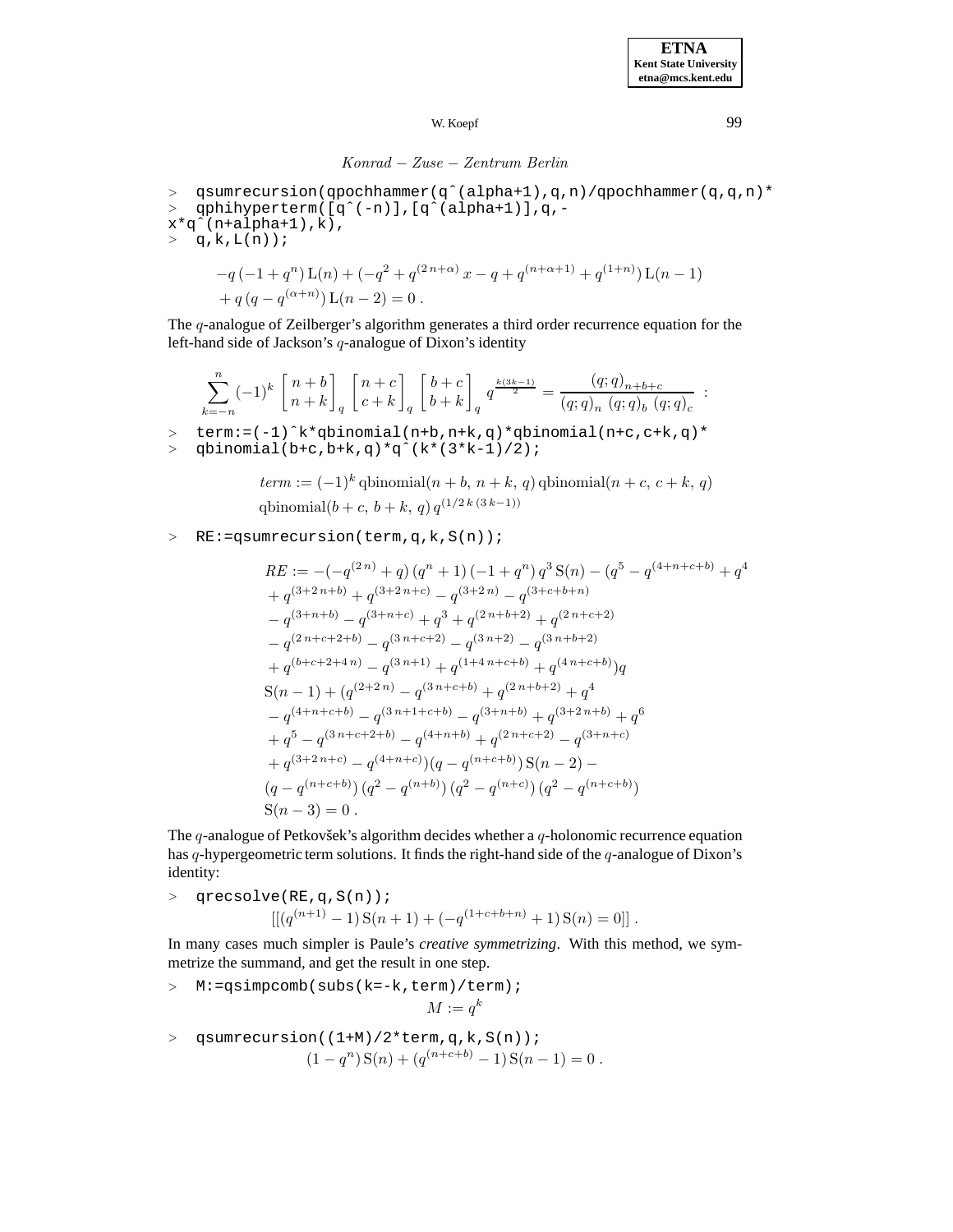There exist similar algorithms for definite integration instead of summation. The *Bateman integral representation*

$$
\int_{0}^{1} t^{c-1} (1-t)^{d-1} {}_{2}F_{1}\left(\begin{array}{c} a,b\\c\end{array}\bigg|tx\right) dt = \frac{\Gamma(c)\Gamma(d)}{\Gamma(c+d)} {}_{2}F_{1}\left(\begin{array}{c} a,b\\c+d\end{array}\bigg|x\right)
$$

is proven by

> 
$$
\text{intersection}(t^c(c-1)*(1-t)^d(d-1)*
$$
  
\n>  $\text{hyperterm}([a,b],[c],t*x,k),t,B(k));$   
\n $-(k+1)(k+d+c)B(k+1)+B(k)x(b+k)(a+k)=0$   
\n $\text{assume}(d>0,c>0);$   
\n $\text{init}:=\text{int}(t^c(c-1)*(1-t)^d(d-1),t=0..1);$   
\n $\text{init}:=B(c^c,d^c).$ 

Here B(c, d) denotes the *Beta function*

$$
B(c,d) = \frac{\Gamma(c)\,\Gamma(d)}{\Gamma(c+d)}.
$$

As part of the q-Askey-Wilson scheme [15] we have the *Askey-Wilson polynomials*

$$
p_n(x;a,b,c,d|q) = (ab;q)_n (ac;q)_n (ad;q)_n a^{-n}.
$$
  

$$
4\phi_3 \begin{pmatrix} q^{-n}, abcdq^{n-1}, ae^{i\theta}, ae^{-i\theta} \\ ab, a c, a d \end{pmatrix} q, q.
$$

The connection between those families can be written as

$$
p_n(x; \alpha, \beta, \gamma, d|q) = \sum_{m=0}^n C_m(n) p_m(x; a, b, c, d|q) ,
$$

with *connection coefficients*  $C_m(n)$ .

Askey and Wilson developed the following representation for  $C_m(n)$ :

$$
C_m(n) = \frac{(\alpha d, \beta d, \gamma d, q; q)_n (\alpha \beta \gamma d q^{n-1}; q)_m}{(\alpha d, \beta d, \gamma d, q, a b c d q^{m-1}; q)_m (q; q)_{n-m}} q^{m^2 - n m} d^{m-n}
$$
  

$$
\cdot 5\phi_4 \left( \begin{array}{c} q^{m-n}, \alpha \beta \gamma d q^{n+m-1}, a d q^m, b d q^m, c d q^m \\ a b c d q^{2m}, \alpha d q^m, \beta d q^m, \gamma d q^m \end{array} \bigg| q, q \right) .
$$

In the general case this is *not* a q-hypergeometric term.

However, for the special case  $\beta = b$  and  $\gamma = c$  we get by the q-Zeilberger algorithm ([3], compare [9], Sections 7.5 and 7.6)

$$
C_m(n)=\frac{\left(\alpha/a;q\right)_{n-m}\left(\alpha bcdq^{n-1};q\right)_{m}(q,bc,bd,cd;q)_{n}a^{n-m}}{\left(q,bc,bd,cd;q\right)_{m}\left(\alpha bcdq^{m-1};q\right)_{m}(q,abcdq^{2m};q)_{n-m}}\enspace.
$$

 $> c:=c': d:='d':$ 

- <sup>&</sup>gt; qpochhammer(alpha\*beta\*gamma\*d\*qˆ(n-1),q,m)/
- <sup>&</sup>gt; qpochhammer(alpha\*d,beta\*d,gamma\*d,q,a\*b\*c\*d\*qˆ(m-1),q,m)/
- <sup>&</sup>gt; qpochhammer(q,q,n-m)\*qˆ(mˆ2-n\*m)\*dˆ(m-n)\*

<sup>&</sup>gt; term:=qpochhammer(alpha\*d,beta\*d,gamma\*d,q,q,n)\*